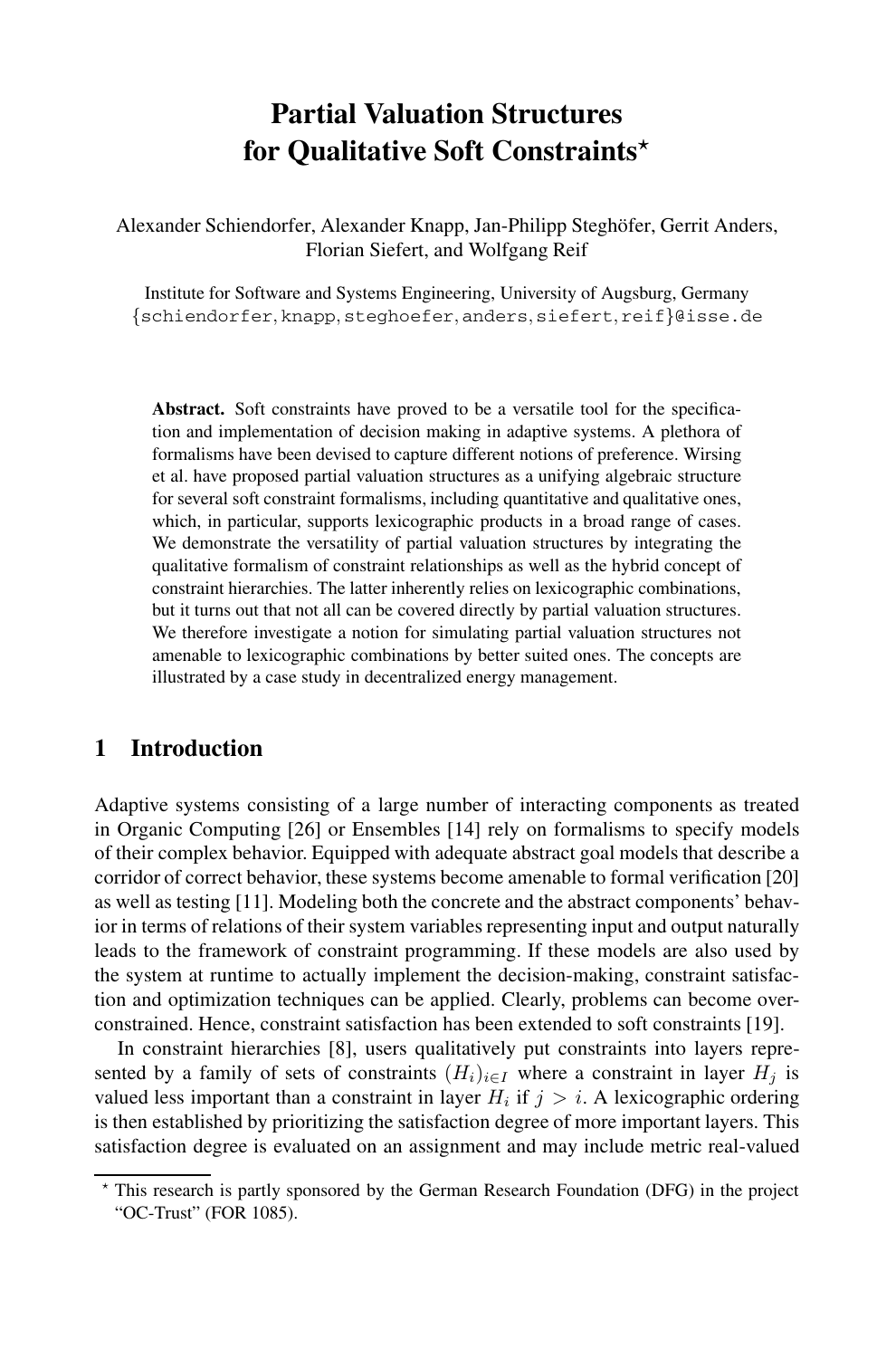error functions for constraints. So-call[ed](#page-18-3) *[co](#page-17-2)[mp](#page-2-0)arators* define the ordering over assignments. By definition, constraint hierarchies tend to ignore all constraints on higher levels which lea[ds](#page-17-3) to a strongly hierarchical evaluation. One satisfied constraint is possibly worth more than a whole set of other, violated constraints.

More recently, constraint relationships [21] have been proposed to capture qualitative statements over soft constraints such as "Prefer a solution violating constraint a to one that violates b" without having to express this fact numerically. This allows for flexible use especially with problems changing at runtime [22,17] as faced with dynamically reconfiguring groups of power plants as described in Sect. 2. However, constraint relationships only consider predicat[es](#page-17-4) in lieu of using error metrics. Problems from distributed energy management [2] call for both those formalisms. If a problem admits metric real-valued error functions, one may want to use constraint hierarchies. If, on the other hand, the solution quality is measured by the number and importance of satisfied boolean properties, constraint relationships provide a less r[estri](#page-17-5)[ctiv](#page-17-6)e framework.

A broad variety of soft constraint approaches have been captured by the generaliz[in](#page-18-4)g algebraic formalisms of *c-semirings* and *valued constraints*. That way, users may specify their preferences in the most suitable formalism for the task at hand and rely on a well-defined [al](#page-17-7)gebraic underpinning. C-semirings [5] include a set of satisfaction degrees, one operator to combine and one to compare [\(i.](#page-17-8)e., calculating a supremum) them as well as a minimal and maximal element to express total dissatisfaction and satisfaction. Frameworks and algorithms based on c-semirings have been devised to build a general theory of soft constraints as well as to provide common solvers [18,10]. Valued constraints [24], on the other hand, use *valuation structures*, i.e., totally ordered monoidsinstead of the partial order implied by the comparison operator in a c-semiring. The theoretical connection between c-semirings and valued con[str](#page-17-9)aints is well understood for totally ordered c-semirings [6[\].](#page-17-8) Recently, the totality in valuation structures was relaxed in [12] following earlier work by Hölzl, Meier and Wirsing [13] to form *partial valuation structures* that also [adm](#page-7-0)it lexicographic products for many instances – as opposed to c-semirings. This combination operator [off](#page-17-10)ers to specify one's preferences in a more structured way to capture different criteria of descending priority. More complicated partial valuation structures can be formed from elementary ones – allowing for modular implementations and (re)combinations at runtime. These considerations pave the way for the further development of common constraint propagators[9] and search algorithms based on partial valuation structures [13].

As a unifying effort we first represent constraint relationships as partial valuation structur[es](#page-11-0) using an algebraically free construction in Sect. 4. For constraint hierarchies, Hosobe established that a reasonable class can be expressed as c-semirings [15]. It remained, however, unclear how to properly draw the boundary between expressible and non-expressible hierarchies. Using Wirsing's results, we can now exploit the lexicographic ordering in constraint hierarchies by mapping layers to partial valuation structures in Sect. 5. Using the insight that certain elements of monoidal soft constraints can be *collapsing* [12], i.e., making comparable elements equal when used with the combination operator, we can give necessary conditions on the partial valuation structures representing layers. In Sect. 5.2 we show that in particular idempotent comparators such as the worst-case comparator in constraint hierarchies cannot directly be represented as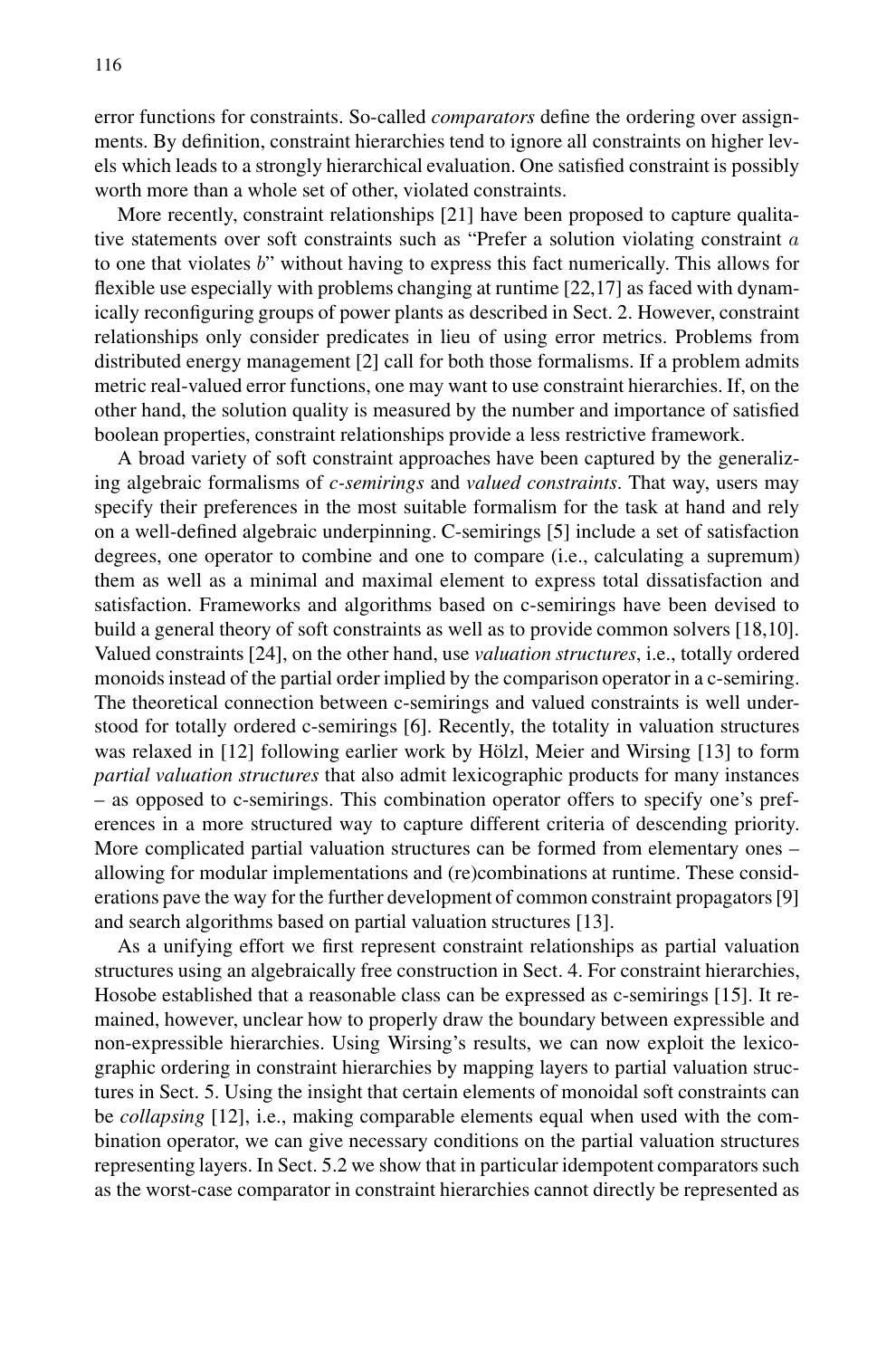<span id="page-2-0"></span>a collapse-free partial valuation structure and thus not used in a lexicographical product. However, in Sect. 6 we introduce a notion of *simulation* where another partial valuation structure reasonably mimics the behavior of the worst-case comparator by using a suitable p-norm to induce a collapse-free partial valuation structure.

# **2 Soft Constraints in Distributed Energy Management**

We first give elementary definitions in the realm of classical constraint programming that are then exemplified by a real world application in distributed energy management.

A *constraint domain*  $(X, D)$  is g[ive](#page-18-5)n by a set X of *variables* and a family  $D =$  $(D_x)_{x\in X}$  of *variable domains* where each  $D_x$  is a set representing the possible values for variable x. An *[as](#page-18-2)signment* for a constraint domain  $(X, D)$  is a dependent map  $v \in$  $\Pi x \in X$ .  $D_x$ , i.e.,  $v(x) \in D_x$ ; we abbreviate  $\Pi x \in X$ .  $D_x$  by  $[X \to D]$ . A *constraint* c over a constraint domain  $(X, D)$ , or  $(X, D)$ *-constraint*, is given by a map  $c : [X \rightarrow$  $D \rightarrow \mathbb{B}$ . We also write  $v \models c$  for  $c(v) = tt$ .

A *constraint satisfaction problem* (CSP) consists in finding an assignment that yields true for a set of constraints, i.e., a *solution*, and a *constraint satisfaction optimization problem* (CSOP) further seeks to optimize an objective [28] among all solutions. Classical hard constraints are generalized to soft constraints by removing the restriction of constraints to map to true or false [19] but rather an ordered domain. We call these evaluations *gradings* of assignments. In particular, we consi[de](#page-2-1)r CSOPs that search for maximal gradings in terms of soft constrain[ts.](#page-18-6)

Such problems occur in many adaptive systems. They are particularly interesting if individual constraint problems must be combined. Adaptive power management provides us with an illustrative example. The main task in power management systems is to maintain the balance between energy production and consumption to avoid instabilities leading to blackouts. Since the prosumers' ability to change their prosumption is subject to physical inertia (e.g., limited ramping rates), the prosumption of controllable prosumers has to be stipulated beforehand as schedules for future points in time.<sup>1</sup>

<span id="page-2-1"></span>The concept of *Autonomous Virtual Power Plants* (AVPPs) [27] has been presented as an approach to deal with scalability issues in future smart grids. Each AVPP represents a self-organizing group of two or more prosumers of various types and has to satisfy a fraction of the overall consumption. To accomplish this task, each AVPP autonomously and periodically calculates schedules for its prosumers. Due to uncertainties such as weather conditions, AVPPs can change their composition at runtime to remain manageable. Moreover, the rising complexity with increasing numbers of controlled prosumers motivates the formation of a hierarchical structure of AVPPs following a system-of-systems approach in which hierarchy levels are dynamically created and dissolved. Hence, each AVPP controlsless prosumers(including AVPPs) compared to the non-hierarchical case, resulting in shorter scheduling times for each AVPP.

When creating schedules, AVPPs not only have to respect the physical models – in terms of hard constraints – but also their prosumers' individual preferences concerning "good" schedules. For example, a baseload power plant might be reluctant to be

We use the term "prosumer" to refer to producers and consumers, and the term "prosumption" to refer to production and consumption.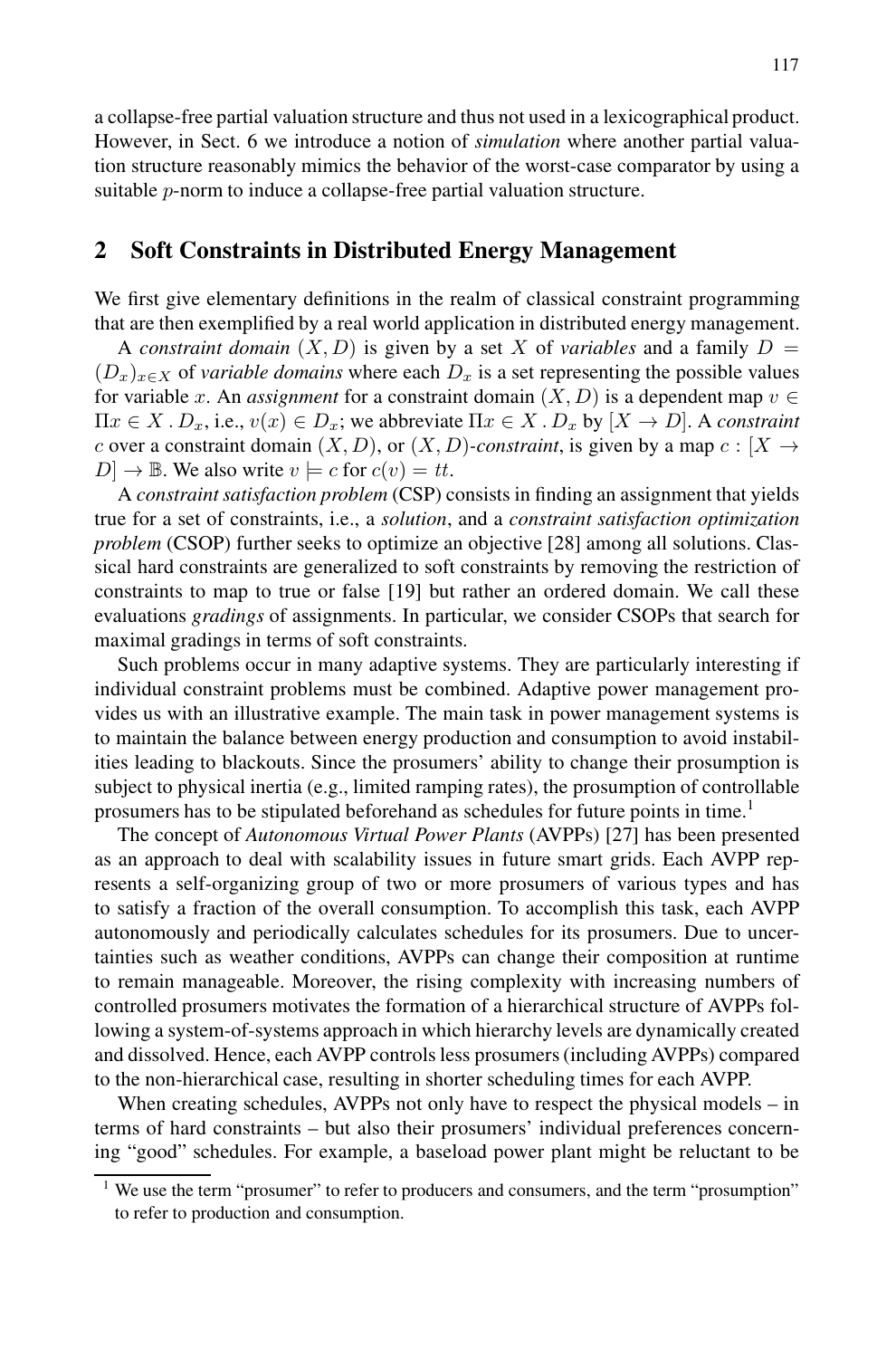switched on and off frequently, whereas a peaking power plant is designed for exactly that purpose. Certainly, prosumers should be free to use whatever specific formalism is most adequate to model their real-life preferences. Consequently, the dynamics of this self-organizing system calls for the tre[atm](#page-18-3)ent and combination of heterogeneous preference specifications at runtime.

To illustrate these considerations, we regard a concrete example of an AVPP consisting of three prosumers: A garbage incineration plant as a thermal power plant where steam drives a generator (thermal), a biogas power plant using an engine to produce power (biogas), and an electric vehicle that can be used as a power storage when connected to the power grid (EV). Each of these prosumers is described by a relational model restricting its physically and economically feasible behavior. These individual models are combined and define the space of feasible schedules [22], ordered by the organizational goal, i.e., to keep mismatches between demand and production (violations) low and the combined preferences of the prosumers. Since blackout prevention is critical, the organizational goal is compared "pessimistically", i.e., by a schedule's worst anticipated violation over a set of future time steps. For instance, two schedules with [v](#page-4-0)iolations  $(0, 0, 3)$  and  $(3, 3, 3)$ , respectively, for three time steps would be esteemed equal due to the worst violation. For this process of combining shared and individual aspects [23], a common constraint domain  $(X, D)$  is used consisting of the smallest set of shared variables, e.g., those for scheduled prosumptions  $p_t^a$  for the prosumed power by prosumer  $a$  at time step  $t$ . Since we are particularly concerned with soft constraints, we deliberately omit the prosumers' hard constraints.

In addition, each prosumer defines its own set of soft constraints in a formalism of its choice over the common constraint domain and additional individual variables. As shown in Fig. 1, biogas and EV use constraint relationship[s](#page-13-0) while thermal uses constraint hierarchies. The overall model lexicographically arranges the organizational preference (violation<sub>org</sub>) similar to constraint hierarchies where violation<sub>org</sub> is put at a higher level  $H_1^{\text{org}}$  than the individual soft constraints placed on level  $H_2^{\text{org}}$  since the AVPP's primary objective is arguably to reduce the probability of blackouts. This is regulated by a limitation maxVio of the absolute value of the difference between demand  $d_t$  and produced power  $\sum_{a \in A} p_t^a$ . As indicated before, this reflects the semantics of the worst case comparator in constraint hierarchies which could not be expressed by c-semirings in [15]. We provide an explanation for this as well as a solution in Sect. 6.

The electric vehicle can also consume power to load its batteries in which case  $p_t^a$  is negative. With regard to the time horizon  $T$  schedules are created for, the error function e<sub>violation<sub>org</sub> associated with the constraint violation<sub>org</sub> maps to the maximum value</sub> by which the threshold maxVio is exceeded:

$$
\begin{aligned} \text{violation}_{\text{org}} &\equiv \forall t \in T. \left| d_t - \sum_{a \in A} p_t^a \right| \leq \text{maxVio} \\ \text{e}_{\text{violation}_{\text{org}}} &\equiv \max_{t \in T} \max\{0, \left| d_t - \sum_{a \in A} p_t^a \right| - \text{maxVio} \} \end{aligned}
$$

The model for biogas specifies preferences regarding the use of its gas storage tank. It is advisable that this tank is not entirely filled and that the plant runs upon a certain filling threshold since inflow can not be regulated ( $\text{gasFull}_{\text{bio}}$ ). The plant has to run if the tank is full. Furthermore, the power plant has an economic "sweet spot" which optimizes the ratio of fuel consumption to power production ( $\epsilon \cos \theta$ weet $\theta$ <sub>bio</sub>) and it should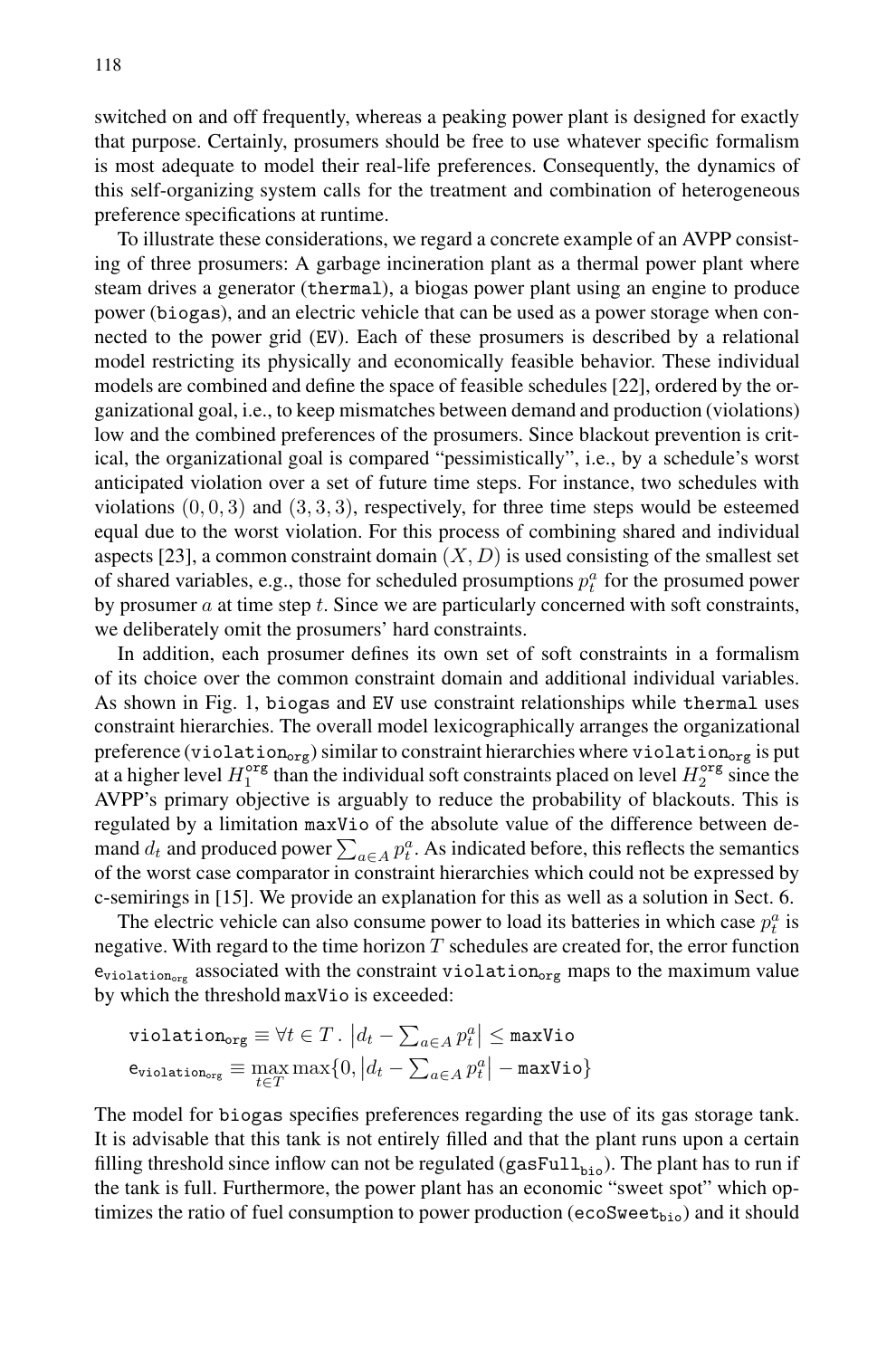<span id="page-4-0"></span>

**Fig. 1.** Case study depicting indi[vid](#page-7-0)ual and organizational preference specifications in context

not be frequently switched on and off to minimize maintenance cost (on $\text{Off}_{\text{bio}}$ ). Both ecoSweet<sub>bio</sub> and onOff<sub>bio</sub> are desirable but deemed less important than gasFull<sub>bio</sub>. No statement regarding their importance is however made. It need not hold that satisfying gasFull<sub>bio</sub> is worth violating the two others in a strict hierarchical sense. Therefore, constraint relationships are used (see Sect. 4 for details on how an order over assignments is thereby induced).

The preferences of EV address its battery status. A preferred battery level should be maintained to allow for emergency trips (prefBL<sub>EV</sub>). To reduce the charging cycles, a soft constraint prescribes that the amount of energy taken out of the battery should not exceed a certain threshold within a specific time frame ( $\text{limitBU}_{EV}$ ). Finally, a higher battery charge is required in the morning to assure the trip to work  $(earlyBird_{EV}).$ Dually to biogas,  $limitBU_{EV}$  is considered less important than the other constraints.

Finally, thermal restricts both the production ranges and the changes in power production due to inertia. The former limitation ensures economically reasonable assignments similar to biogas and the latter ensures that thermal does not have to be cooled down and heated up all the time at high costs due to energy-intensive processes. As metric error functions are easily found for these constraints, a constraint hierarchy is employed which puts constraints for economical optimality ( $\mathsf{ecoOpt}_{\mathsf{therm}}$ ) and inertiabased change limits (inertia<sub>therm</sub>) on level  $H_1^{\text{therm}}$  and constraints for economically still good ranges (e $\texttt{coGood}_{\texttt{therm}}$ ) on level  $H_2^{\texttt{therm}}$ .

Concluding, this example presents three challenges to a soft constraint framework: Adaptive heterogeneous systems need 1) different preference formalisms, 2) combinations of such preference specifications at runtime, and 3) algorithms to solve the resulting soft constraint problems in a general manner.

# **3 Partial Valuation Structures as a Unifying Formalism**

As presented, heterogeneous preference formalisms can show up in soft constraint based systems. Yet, algorithms to find feasible and high quality solutions need some structure to perform constraint propagation or apply branch-and-bound techniques. Seminal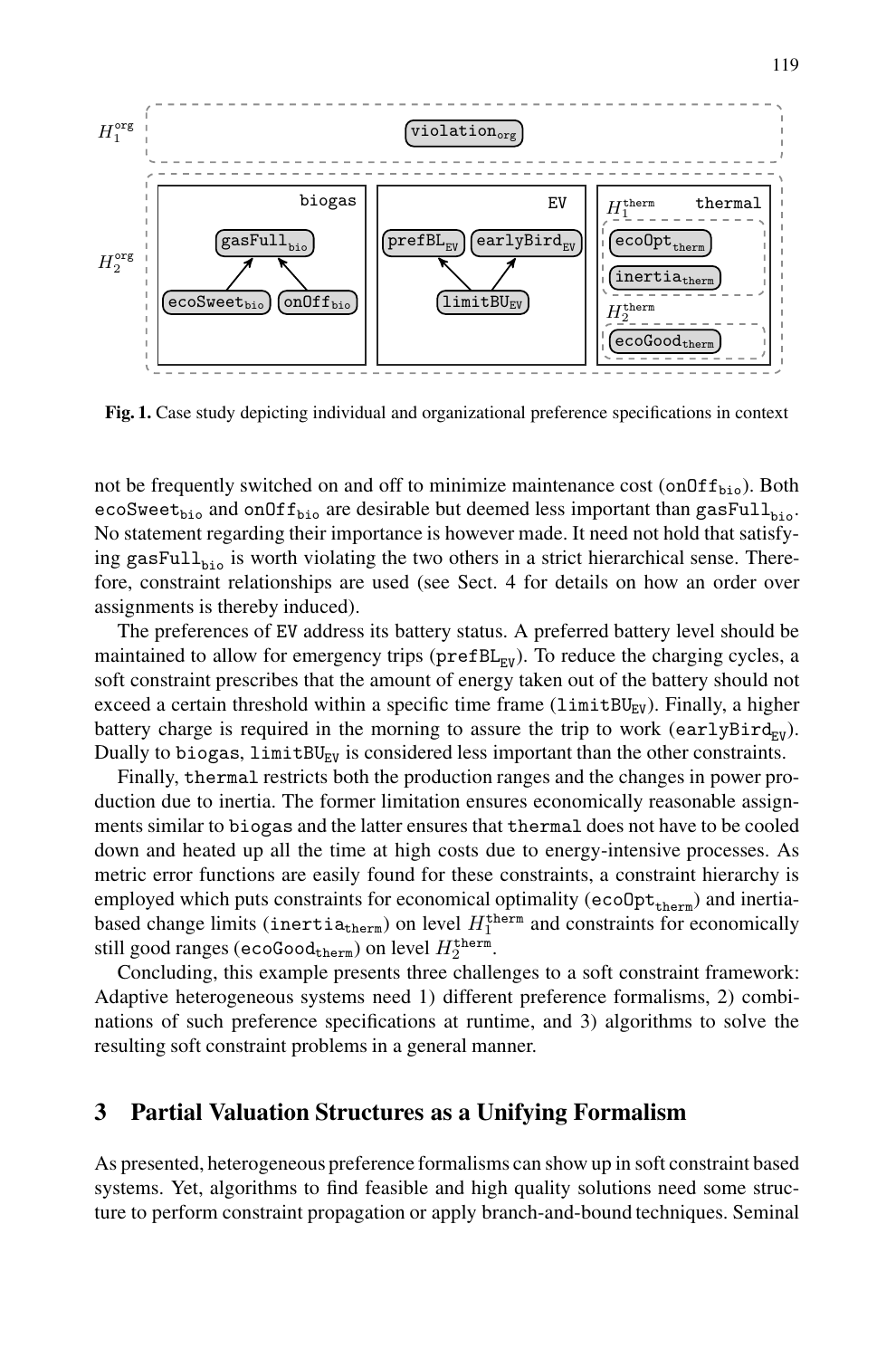work in unifying formalisms has been done in the frameworks of valuation structures and c-semirings. Our following [con](#page-17-8)structions rely on [par](#page-17-11)tial valuation structures [12] that turn out to generalize valuation structures [24] by dropping the restriction that the ordering has to be total. Connections with c-semirings are discussed in [16]. First soft constraintsolvers based on partial valuation structures using branch-and-boundand constraint propagation have been presented in [13] and  $[17]^2$ .

#### **3.1 Partial Valuation Structures**

Partial valuation structures (also called ic-monoids [13] or meet monoids [16]) capture essential operations for specifying gradings for assignments: Besides providing the set of gradings, they show an associative, commutative multiplication for combining gradings, a partial ordering on gradings such that the multiplication is monotone w.r.t. this ordering, and a top element w.r.t. the partial ordering capturing the best grade, i.e., total satisfaction, that simultaneously is the neutral element for the multiplication.

**Definition 1.** *A* partial valuation structure  $M = (X, \cdot, \varepsilon, \leq)$  *is given by an* underlying set *X*, *an associative and commutative* multiplication *operation* · :  $X \times X \rightarrow X$ , *a* neutral element  $\varepsilon \in X$  for  $\cdot$ , and a partial ordering  $\leq \subseteq X \times X$  such that the *multiplication*  $\cdot$  *is monotone in both arguments w.r.t. to*  $\leq$ *, i.e.,*  $m_1 \cdot m_2 \leq m'_1 \cdot m'_2$  *if*  $m_1 \leq m'_1$  and  $m_2 \leq m'_2$ , and  $\varepsilon$  *is the top element w.r.t.*  $\leq$ .

<span id="page-5-0"></span>*We write*  $m_1 < m_2$  *if*  $m_1 \le m_2$  *and*  $m_1 \ne m_2$ *, and*  $m_1 \parallel m_2$  *if neither*  $m_1 \le m_2$ *n[or](#page-17-12)*  $m_2 \leq m_1$ *. We write* |*M*| *for the underlying set and*  $\cdot_M$ *,*  $\varepsilon_M$ *, and*  $\leq_M$  *for the other parts of M*.  $\Box$  *parts of M.* 

Intuitively,  $m \leq n$  says that grading m is "worse than" n, so  $\varepsilon$  will be the top (and best) element of the ordering. In fact, requiring that  $\varepsilon$  is top is equivalent to requiring that  $m \cdot n \leq m$ . An illustrative example is the partial valuation structure  $(\mathbb{N}, +, 0, \geq)$ used in weighted CSP [19]. The natural numbers represent penalties for violating constraints, with 0 representing satisfaction, and the goal is to minimize the sum of penalties. Another example (previously considered in [4] as a c-semiring) is an inclusionbased partial valuation structure  $(\mathfrak{P}(A), \cup, \emptyset, \supseteq)$ , where smaller sets are considered better, i.e., Ø being best. The sets could, e.g., represent violated constraints.

## **3.2 Soft Constraints**

Classical CSPs are turned into soft CSPs by means of soft constraints mapping assignments to arbitrary gradings instead of  $\mathbb B$ . For a partial valuation structure  $M$ , an M-soft [constr](http://git.io/mH_pOg)aint over a constraint domain  $(X, D)$ , or  $(X, D)$ -M-soft constraint, is given by a map  $\mu : [X \to D] \to |M|$ . The *solution degree* of an assignment w.r.t. a finite set of  $(X, D)$ -M-soft constraints M is obtained by combining all gradings using  $\cdot_M$ , i.e.,  $M(v) = \prod_M {\mu(v) \mid \mu \in M}$ . This gives rise to the assignment comparison  $\leq_{\mathsf{M}} \subseteq [X \to D] \times [X \to D]$  with  $w \leq_{\mathsf{M}} v \iff M(w) \leq_{M} M(v)$ , where w is considered worse. The *maximum solution degrees* and the *maximum solutions* of M, which are the goal for solving algorithms, are given by

 $2$  See http://git.io/mH\_pOg for this solver.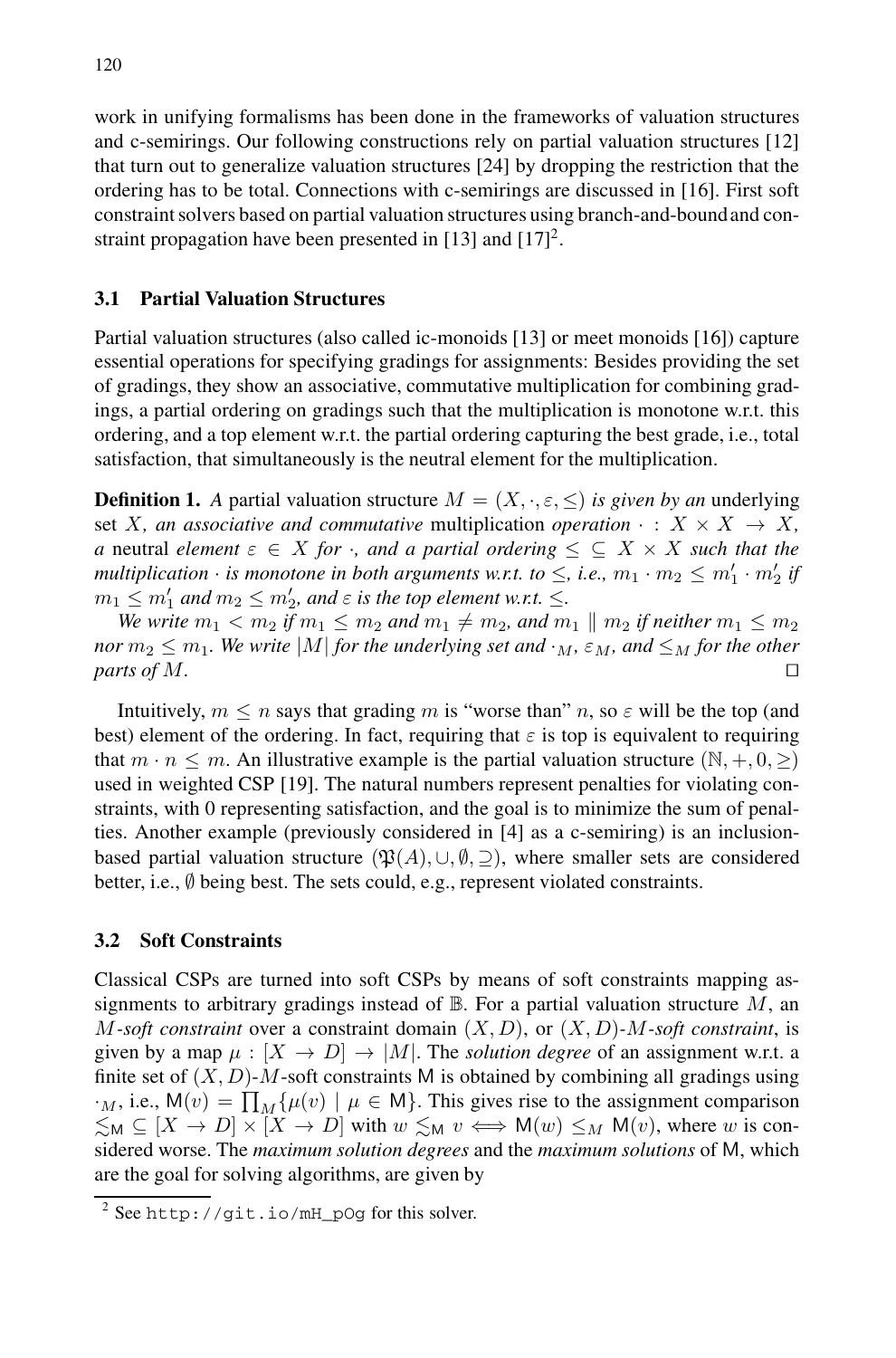$$
M^* = \text{Max}^{\leq M} \{ M(v) \mid v \in [X \to D] \},
$$
  

$$
\text{Max}^{\leq M} [X \to D] = \{ v \in [X \to D] \mid M(v) \in M^* \}.
$$

In the process of searching maximum solutions, a vital question is to ask whether the problem formulation actually admits optima. Consider, for example, the constraint domain  $(X, D)$  with  $X = \{x\}, D_x = [0, 1]$ , and the partial valuation structure  $M =$  $([0, 1], \max, 0, \geq)$  with  $\geq$  the usual ordering on real numbers. Let  $\mu : [X \to D] \to |M|$ be defined by  $\mu({x \mapsto r}) = r$  if  $r > 0$ , and  $\mu({x \mapsto 0}) = 1$ , and let  $M = {\mu}$ . Then  $M^* = \emptyset$  since the set of solution degrees is the open interval  $(0, 1]$ , i.e., no maximum solution degrees and no maximum solutions exist.

**Definition 2.** A set of  $(X, D)$ -M-soft constraints is admissible *if* M *is finite* and for  $\mathcal{E}$  *each*  $v \in [X \to D]$  *there is an*  $m \in \mathsf{M}^*$  *such that*  $\mathsf{M}(v) \leq_M m$ .

Sufficient conditions for the finite set M of  $(X, D)$ -M[-s](#page-17-13)oft constraints to be admissible are that X and  $\bigcup_{x \in X} D_x$  are finite, or that  $\lt_M$  has no infinite ascending chains.

#### **3.3 Product Operators for Partial Valuation Structures**

For runtime combinations of different soft constraint formulations as are prevalent in adaptive systems, partial valuation structures admit finite (direct) products but also lexicographic products, as shown by Gadducci, Hölzl, Monreale, and Wirsing [12].

First, let us consider the direct product that is defined component-wise obviously yielding a partial valuation structure:

**Definition 3.** *Let* M *and* N *be partial valuation structures. Let*

 $-P = |M| \times |N|$  $P - P : P \times P \rightarrow P$  *given by*  $(m_1, n_1) \cdot P(m_2, n_2) = (m_1 \cdot_M m_2, n_1 \cdot_N n_2)$ , *–*  $\varepsilon_P = (\varepsilon_M, \varepsilon_N)$ ,  $P_1 \leq P \leq P \times P$  *given by*  $(m_1, n_1) \leq P(m_2, n_2) \iff m_1 \leq_M m_2 \land n_1 \leq_N n_2$ . *The* (direct) product *of M and N, written as*  $M \times N$ *, is given by the partial valuation structure*  $(P, p, p \leq n)$ . *structure*  $(P, \cdot_P, \varepsilon_P, \leq_P)$ *.* 

This product leaves many combinations incomparable. Let us thus turn our attention to lexicographic products introduced by [12] useful in situations where a preference is composed of multiple criteria of decreasing priority. The *lexicographic ordering*  $\leq_{M \times N} \subseteq |M \times N| \times |M \times N|$  on the direct product distinguishes first by  $\leq_M$  and then by  $\leq_N$  if the first comparison yields equality:

$$
(m_1, n_1) \leq_{M \times N} (m_2, n_2) \iff (m_1 <_{M} m_2) \vee (m_1 = m_2 \wedge n_1 \leq_{N} n_2).
$$

However, for  $M \times N$  still to be monotone now w.r.t.  $\leq_{M \times N}$ , we would have to show that  $(m_1, n_1) \cdot_{M \times N} (m, n) \leq_{M \times N} (m_2, n_2) \cdot_{M \times N} (m, n)$  holds if  $(m_1, n_1) \leq_{M \times N}$  $(m_2, n_2)$ . But this fails, if there are  $m_1, m_2, m \in |M|$  such that  $m_1 \lt M m_2$  and at the same time  $m_1 \cdot_M m = m_2 \cdot_M m$ . In this case, order-preservation w.r.t.  $\leq_N$  does not hold, if  $m_1 < M$   $m_2$  but  $n_1 > N$   $n_2$ , since we would have  $(m_1, n_1)$   $_{M \times N}(m, n) >_{M \times N}$  $(m_2, n_2) \cdot_{M \times N} (m, n)$ , clearly violating monotonicity.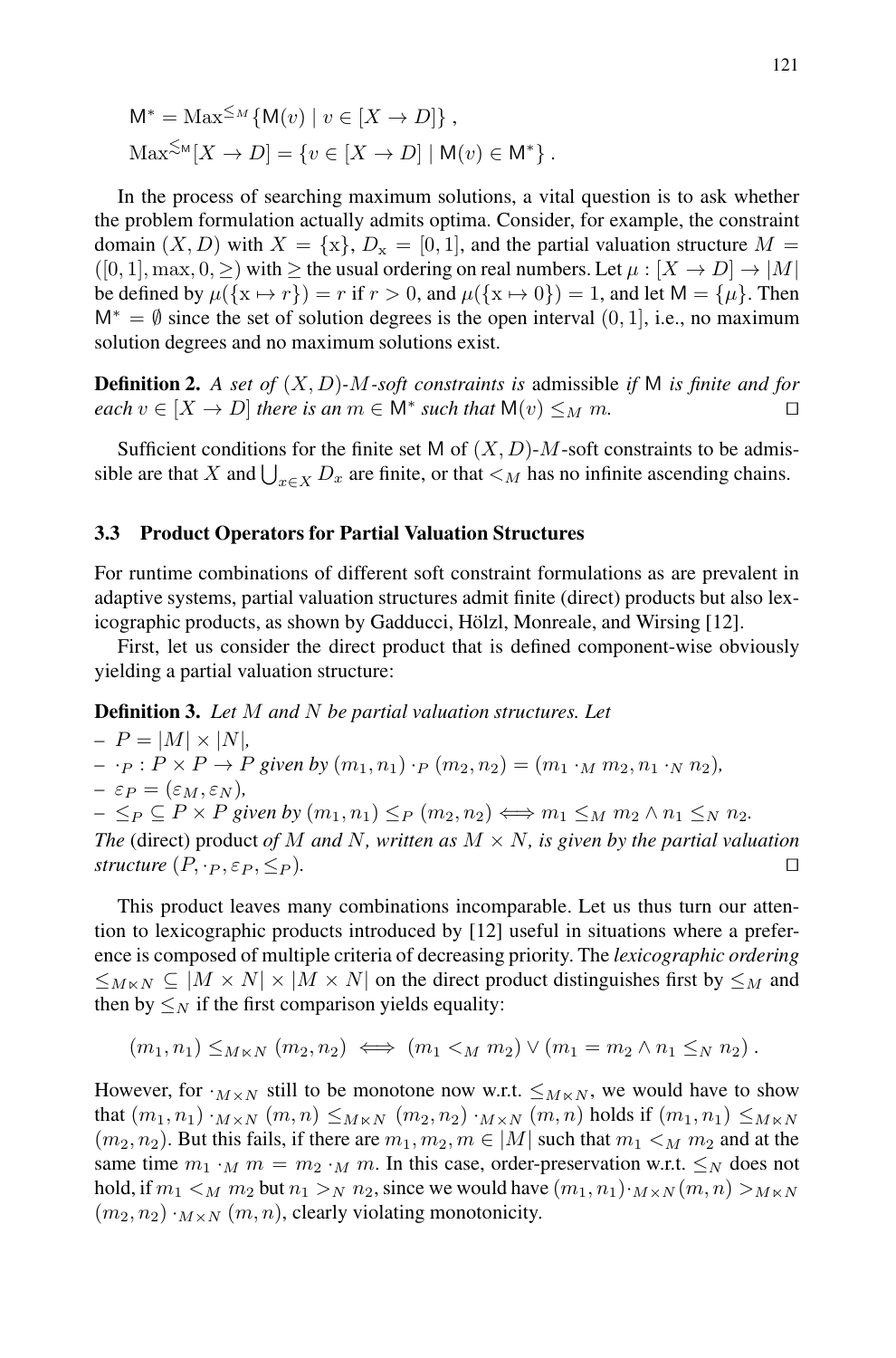First, the notion of *collapsing elements* [12] captures the objectionable elements of M as the set

$$
\mathfrak{C}(M) = \{ m \in |M| \mid \exists m_1, m_2 \in |M| \cdot m_1 \leq_M m_2 \wedge m_1 \cdot_M m = m_2 \cdot_M m \}.
$$

All idempotent elements w.r.t.  $\cdot_M$  different from  $\varepsilon_M$  are collapsing: if  $m \cdot_M m = m$ , we have  $m \lt_M \varepsilon_M$  but  $m \cdot_M m = \varepsilon \cdot_M m = m$ . On the other hand,  $\varepsilon_M \notin \mathfrak{C}(M)$  since  $m_1 \lt_M m_2$  implies  $m_1 \cdot_M \varepsilon_M \lt_M m_2 \cdot_M \varepsilon_M$ . Furthermore,  $|M| \setminus \mathfrak{C}(M)$  is closed under  $\cdot_M$ , and thus  $(|M| \setminus \mathfrak{C}(M), \cdot_M, \varepsilon_M, \leq_M)$  forms a partial valuation structure.

Second, the notion of bounded partial valuation structures [12] allows to avoid the comparison of pairs  $(m, n)$  [wi](#page-17-13)th  $m \in \mathfrak{C}(M)$  by requiring that then n must be the smallest element of N: A partial valuation structure N is *bounded* if  $|N|$  has a smallest element  $\perp_N$  w.r.t.  $\leq_M$ . Then  $\perp_N$  is unique and annihilating for  $\cdot_N$ , i.e.,  $n \cdot_N \perp_N = \perp_N$ for all  $n \in |N|$ . We can always *lift* a partial valuation structure M into a bounded partial valuation structure  $M_{\perp} = (|M| \cup \{\perp\}, \cdot_{M_{\perp}}, \varepsilon_M, \leq_{M_{\perp}})$  by using a fresh  $\perp$  and extending  $\cdot_M$  and  $\leq_M$  by  $m \cdot_{M_+} \perp = \perp$  and  $\perp \leq_{M_+} m$  for all  $m \in |M| \cup \perp$ .

Equipped with these concepts, we can define the lexicographic product of partial valuation structures. The well-definedness of this construction, i.e., that it indeed yields a partial valuation structure, has been shown in [12].

**Definition 4.** *Let* M *be a partial valuation structure and let* N *be a bounded partial valuation structure. Let*

- $-L = ((|M| \setminus \mathfrak{C}(M)) \times |N|) \cup (\mathfrak{C}(M) \times {\{\perp_N\}}),$
- *−*  $\cdot$ <sub>L</sub> :  $L \times L$  →  $L$  given by  $(m_1, n_1) \cdot L$   $(m_2, n_2) = (m_1 \cdot_M m_2, n_1 \cdot_N n_2)$ ,
- $-\varepsilon_L = (\varepsilon_M, \varepsilon_N),$
- <span id="page-7-0"></span> $- \leq_L \subseteq L \times L$  given by  $(m_1, n_1) \leq_L (m_2, n_2) \iff (m_1 \leq_M m_2) \vee (m_1 = m_2 \wedge L)$  $n_1 \leq_N n_2$ ).

*The* lexicographic product of M and N, written as  $M \times N$ , is given by the partial *valuation structure*  $(L, \cdot_L, \varepsilon_L, \leq_L)$ .

Consequently, all collapsing elements have to be ignored for the lexicographic product. However, idempotent operators such as a worst case combination found in constraint hierarchies (and present in our case study in Sect. 2 when evaluating an assignment based on the worst violation over several time steps) or fuzzy and possibilistic constraints [19] necessarily lead to collapsing elements – an issue we address in Sect. 6.

However, using combinations of partial valuation structures by means of direct and lexicographic products, we are able to model the scenario depicted in Sect. 2 and also [re](#page-17-2)use t[hem](#page-17-11) to present constraint hierarchies as partial valuation structures. But first we consider constraint relationships as a representative.

### **4 Constraint Relationships as Partial Valuation Structures**

Partial valuation structures enable us to give an algebraic structure capable of representing preferences specified with constraint relationships. We revisit this construction first presented in [17] and [16], where we describe how to lift a quantitative preference specification over constraints to sets of violated constraints (representing assignments).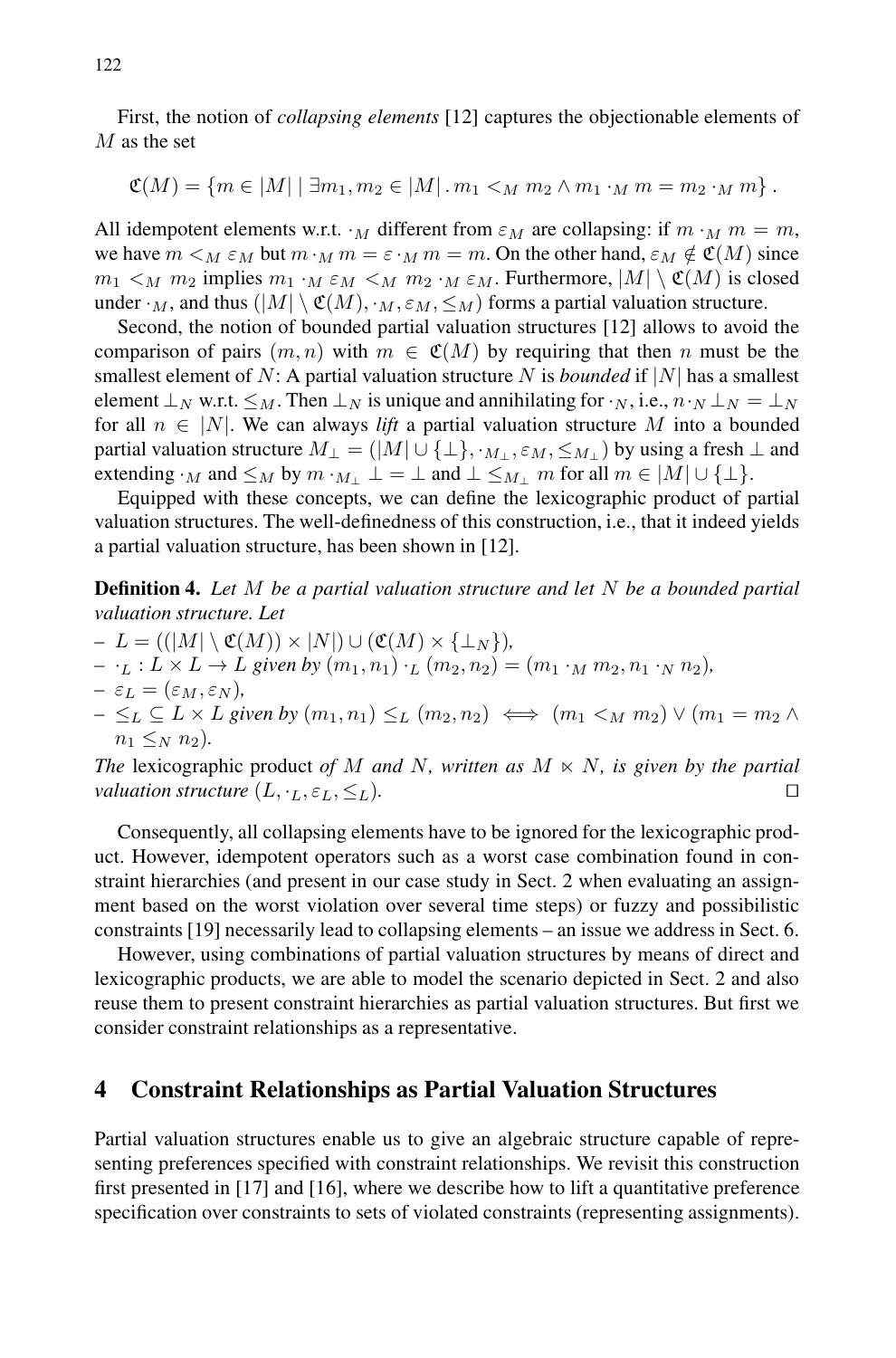#### **4.1 Constraint Relationships**

A *directed acyclic graph*, or *DAG*,  $G = (|G|, \rightarrow_G)$  is given by a set |G| and a binary relation  $\rightarrow_G \subseteq |G| \times |G|$  such that  $\rightarrow_G^+$  is irreflexive. If  $x \rightarrow_G y$ , then x is a *predecessor* of y, and y is a *successor* of x. We obtain a partial order  $PO\langle G \rangle = (|G|, \rightarrow_G^*)$  from G by taking the reflexive, transitive closure of  $\rightarrow_G$ , and write  $g \leq_{PO(G)} h$  if  $g \rightarrow_G^* h$ .

A *constraint relationship* [ove](#page-18-7)r a constraint domain (X, D), or (X, D)*-constraint relationship*, is given by a DAG C with  $|C|$  a finite set of  $(X, D)$ -constraints. We think of a constraint  $c' \in |C|$  as *more important* than another constraint  $c \in |C|$  if  $c \rightarrow_C c'$ .

For  $V, W \subseteq |C|$ , which we think of being sets of *violated* constraints by  $(X, D)$ assignments v and w (i.e.,  $V = \{c \in |C| \mid v \not\models c\}$  and similarly for W), we want to express that W is *worse* than V w.r.t. C. We describe two kinds of liftings of the partial ordering induced by the DAG C to an ordering over subsets of |C|, using two *dominance properties* p: *single-predecessor* dominance (p = SPD) and *transitive-predecessors* dominance  $(p = TPD)$  as originally defined in [21]. Intuitively, dominance properties denote how much more important a constraint is compared to its predecessors to the quality of a solution. In SPD, a constraint can dominate only one less important one; in TPD, a single constraint is deemed more important than a whole set of predecessors.

We write  $V \rightsquigarrow_C^p W$  for "V worsens to  $\overline{W}$  for dominance property p over C". Both dominance properties share the following worsening rule, expressing that violating strictly more constraints is worse  $(V_1 \oplus V_2)$  denotes the union of  $V_1$  and  $V_2$  simultaneously requiring that  $V_1$  and  $V_2$  are disjoint):

$$
V \rightsquigarrow_C^p V \oplus \{c\} \qquad \text{if } c \in |C| \tag{W}
$$

The remaining rules for SPD and TPD express which constraint violations can be "traded" under the *ceteris paribus* assumption represented by  $\biguplus$ :

$$
V \uplus \{c\} \leadsto_C^{\text{SPD}} V \uplus \{c'\} \qquad \qquad \text{if } c \to_C c' \tag{SPD}
$$

$$
V \uplus \{c_1, \dots, c_k\} \rightsquigarrow_C^{\text{TPD}} V \uplus \{c'\} \qquad \text{if } \forall i \, . \, c_i \rightarrow_C^+ c' \qquad (\text{TPD})
$$

These worsening relations induce partial orderings  $\leq^p_C$  over sets of (violated) constraints for  $p \in \{SPD, TPD\}$ , when defining  $W <sup>p</sup><sub>C</sub> V$  if, and only if,  $V (\rightsquigarrow^p_C)^+ W$ (meaning repeated sequential application of the rules); this is to be read as " $W$  is worse than V". Note that, by definition, the empty set is the *top* element w.r.t. to these orderings, meeting the intuition that "no violations" should be considered optimal since  $\emptyset \rightsquigarrow^p_C V \neq \emptyset$ . By abuse of notation, for assignments we also write  $w <^p_C v$  if  ${c \in |C| \mid w \not\models c} \leq c C \{c \in |C| \mid v \not\models c\}$ , also read as "w is worse than v".

#### **4.2 From Constraint Relationships to Partial Valuation Structures**

When abstracting from constraint relationships and casting them as a partial valuation structure, one might be tempted to start from the inclusion-based structure and extending it to accept an ordering over the constraints. The empty set, representing the fact that no constraints are violated, is the top element and simultaneously the neutral element for the union. But set union is idempotent. Consider an exemplary constraint relationship C with  $|C| = \{a, b\}$  and  $b \rightarrow_C a$ . Then  $\{a\} \leq_C$ <sup>SPD</sup>  $\{b\}$  holds. Multiplying on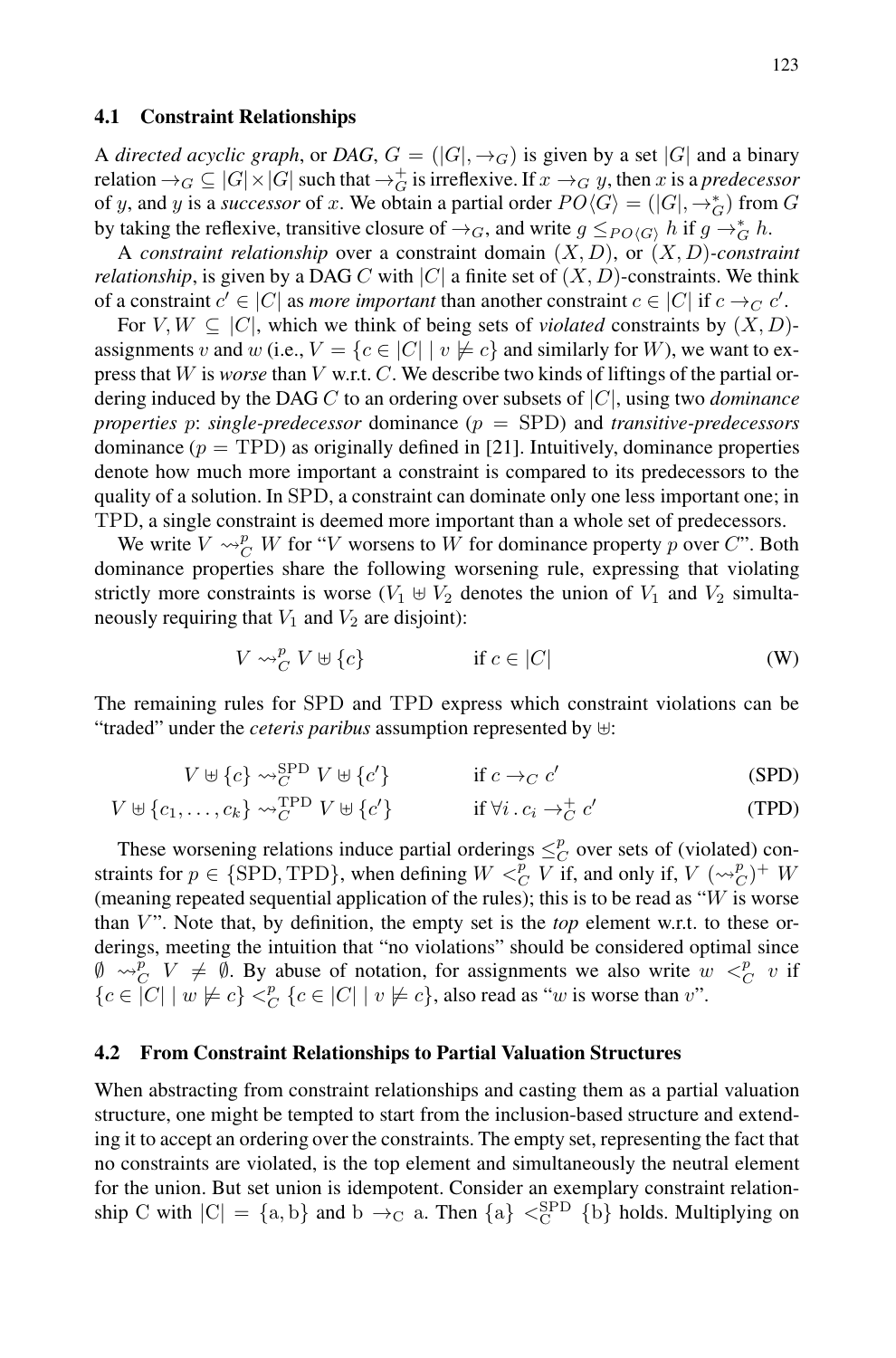both sides with  $\{a\}$ , i.e., taking the union, would result in  $\{a\} \leq^{\text{SPD}}_{\text{C}} \{a, b\}$  by the required monotonicity of the multiplication. Hence, violating a only would be worse than violating both a and b, contradicting (W). However, we can patch this defect by not considering sets and their union but multisets and the multiset union as hinted by the disjointness assumptions in (SPD) and (TPD). Incidentally, when equipping multisets with an appropriate ordering induced by the partial order from the constraint relationship, the *free* partial valuation structure over the constraint relationship is obtained.

We denote the set of finite multisets over a set S by  $\mathfrak{M}_{fin}(S)$ , and the multiset union by  $\cup$ . For a partial order  $P = (|P|, \leq_P)$ , we define the *upper* or *Smyth ordering*<sup>3</sup> on  $\mathfrak{M}_{fin}$  |P| as the binary relation  $\underline{\mathbb{C}}^P \subseteq (\mathfrak{M}_{fin} |P|) \times (\mathfrak{M}_{fin} |P|)$  given by the transitive [clo](#page-17-11)sure of

$$
T \supseteq U \text{ implies } T \subseteqq{^P} U ,
$$
  

$$
p \leq_P q \text{ implies } T \cup \{p\} \subseteqq{^P} T \cup \{q\} .
$$

This relation is indeed a partial ordering on  $\mathfrak{M}_{fin} |P|$  and  $PVS\langle P\rangle = (\mathfrak{M}_{fin} |P|, \cup, \{\},\$  $\mathbb{E}^{P}$ ) indeed a partial valuation structure. Moreover,  $PVS\langle P\rangle$  is the *free* partial valuation structure over the partial order  $P$  in the sense of universal algebra. Thus, we have (for a detailed proof, see [16, §12]):

**Lemma 1.** *Let P be a partial order. Then*  $PVS\langle P \rangle = (\mathfrak{M}_{fin} | P |, \forall, \xi)$ ,  $\subseteq^P$ ) *is the free partial valuation structure over* P*.*

The upper ordering, when employed for [set](#page-4-0)s, exactly corresponds to  $\leq^{\text{SPD}}_{C^{-1}}$  for a constraint relationship C: We need to invert C, i.e., consider  $PVS \langle PO \langle C^{-1} \rangle \rangle$ , as violating more important constraints has to lead to worse solutions. We get the corresponding set of  $(X, D)$ - $PVS\langle PO\langle C^{-1}\rangle\rangle$ -soft constraints  $P = \{\varphi_c \mid c \in |C|\}$  where  $\varphi_c(v) = \{c\}$ if  $v \not\models c$  and  $\uparrow \uparrow$  otherwise for  $v \in [X \rightarrow D]$ . However, the transitive-predecessors dominance can only be achieved by using a more specialized ordering.

<span id="page-9-0"></span>This partial valuation structure can now be used to capture the preferences issued by the prosumers EV and biogas from our case study, see Fig. 1. For biogas we have the DAG  $\rm C = (\{onOff_{bio}, gasFull_{bio}, ecoSweet_{bio}\}, \{onOff_{bio} \rightarrow_{C} gasFull_{bio},$ ecoSweet<sub>bio</sub>  $\rightarrow_C$  gasFull<sub>bio</sub>}). Assume we were to choose between the assignments  $v_1$  and  $v_2$  with  $v_1 \not\models \{\texttt{gasFull}_{\texttt{bio}}, \texttt{ecoSweet}_{\texttt{bio}}\}$ ,  $v_2 \not\models \{\texttt{onOff}_{\texttt{bio}}, \texttt{ecoSweet}_{\texttt{bio}}\}.$ In  $PVS\langle PO\langle \text{C}^{-1} \rangle\rangle$ ,  $v_1$  is graded as  $\mathsf{P}(v_1)$  =  $\{ \mathsf{gasFull}_{\text{bio}}, \mathsf{ecoSweet}_{\text{bio}} \}$  and  $v_2$ is g[ra](#page-2-0)ded as  $P(v_2) = \{onOff_{bio}, ecoSweet_{bio}\}$ . Thus we get that  $P(v_1) \subseteq \frac{PO\langle C^{-1} \rangle}{P(v_1)}$  $P(v_2)$ , i.e.,  $P(v_1)$  is worse than  $P(v_2)$  since gasFull<sub>bio</sub>  $\rightarrow_{C^{-1}}$  onOff<sub>bio</sub> and therefore gasFull<sub>bio</sub>  $\leq$  *PO*(C<sup>-1</sup>)</sub> onOff<sub>bio</sub>. This meets our intuition as gasFull<sub>bio</sub> is denoted more important (and thus more detrimental if violated) than  $\text{onOff}_{\text{bio}}$ .

# **5 Expressing Constraint Hierarchies as Lexicographic Products**

As motivated by Sect. 2, constraint relationships provide the ability to combine unrelated preferences without introducing bias, as would occur if categorizing unrelated

<sup>&</sup>lt;sup>3</sup> This multiset ordering mimics the eponymous ordering used in powerdomain constructions

<sup>[1,</sup> Ch. 9], where partial orders are lifted to semi-lattices with an idempotent multiplication.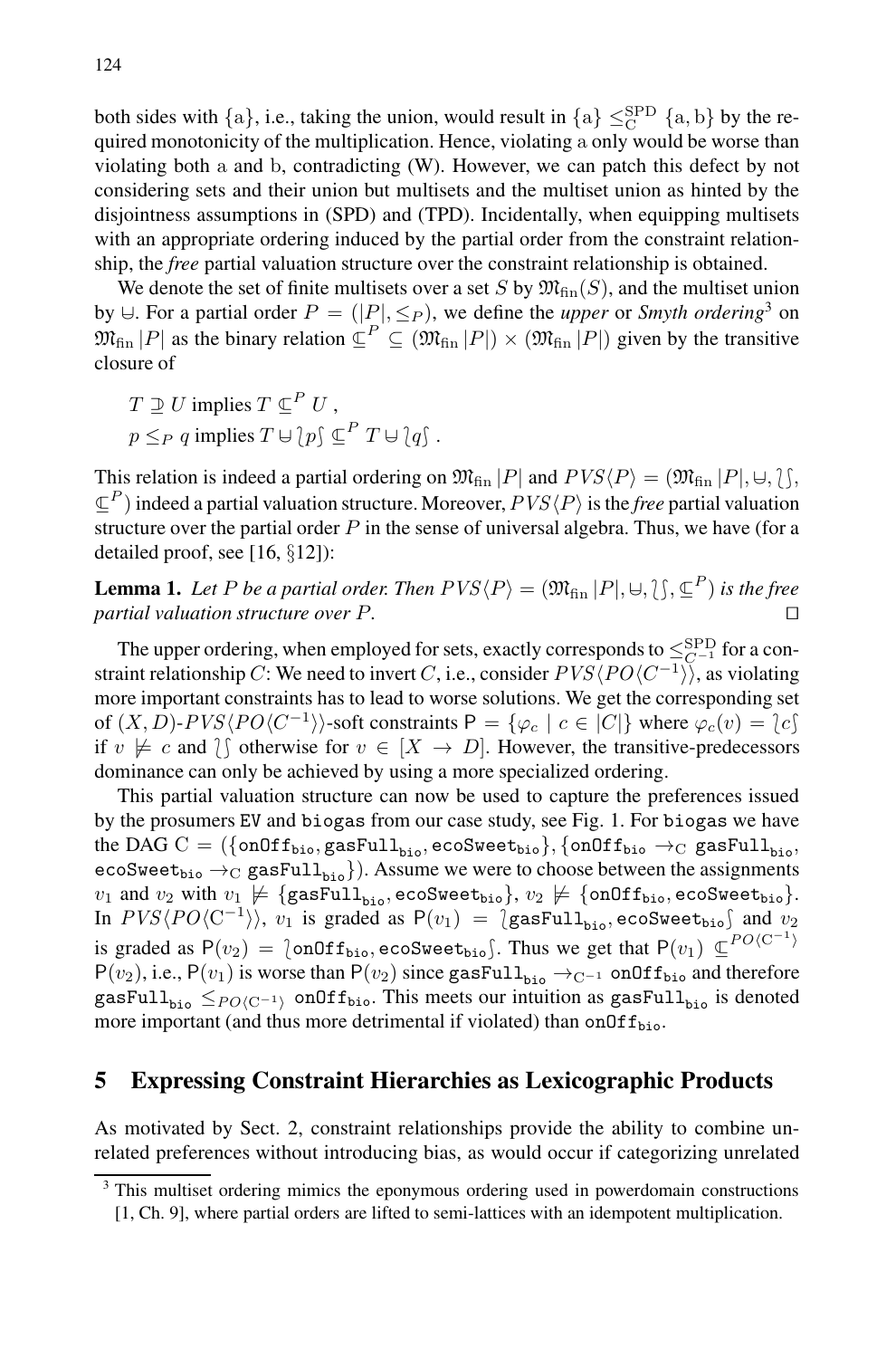constraints into more or less equivalent layers in constraint hierarchies. However, constraint hierarchies are more appropriate when metric error functions are available or a clear dominance of one layer over others exists – as might be the case in relating organizational vs. individual goals. Using lexicographic combinations, both approaches can be seamlessly combined.

We first recast the original definitions of constraint hierarchies [8] to position them within the scope of partial valuation structures. In particular, we represent a constraint hierarchy as a lexicographical product of [parti](#page-17-10)al valuation structures in place of the layers. We discuss the existing propositions of weighting functions but increase the generality of the approach as arbitrary partial valuation structures could eventually be lexicographically combined to form hierarchies. The presence of collapsing elements gives us a criterion that algebraic structures defining a combination operation for gradings such as partial valuation structures or c-semirings representing layers in a constraint hierarchy need to show in order to be used in lexicographic combinations: Soft constraints in all but the least important layer should not map to collapsing elements to preserve all gradings. All constraint hierarchies classified as "rational" in [15] (and thus expressible as c-semirings) are void of collapsing elements.

Formally, a *constraint hierarchy*  $H = (C_k)_{1 \leq k \leq n}$  over a constraint domain  $(X, D)$ , or  $(X, D)$ -constraint hierarchy, is given by a family of sets  $C_k$  of  $(X, D)$ -constraints. The constraints in *level*  $1 \leq k \leq n$  are considered as *strictly more important* than the ones in level  $k + 1$ . An  $(X, D)$ -constraint hierarchy is *finite* if  $\bigcup_{1 \leq k \leq n} C_k$  is finite.

Let  $H = (C_k)_{1 \leq k \leq n}$  be a finite  $(X, D)$ -constraint hierarchy, let  $\overline{W} = (M_k)_{1 \leq k \leq n}$ be a corresponding family of partial valuation structures  $M_k$  representing the individual layers, and let for each  $1 \leq k \leq n$  and for each  $c \in C_k$ ,  $\mu_c$  be the associated  $(X, D)$ - $M_k$ -soft constraint. We call  $H = (M_k)_{1 \leq k \leq n}$  with  $M_k = \{\mu_c \mid c \in C_k\}$  for  $1 \leq k \leq n$ a  $(X, D)$ *-W<sub>-soft</sub> constraint hierarchy*. For a  $v \in [X \rightarrow D]$  the *solution degree* for  $(M_k)_{1\leq k\leq n}$  of v is defined to be  $(M_k(v))_{1\leq k\leq n}$ . Define a binary relation  $\lt_H \subseteq [X \to$  $D \times [X \rightarrow D]$  by

$$
w <_{\mathsf{H}} v \iff \exists 1 \leq k \leq n. \quad (\forall 1 \leq i \leq k - 1. \mathsf{M}_{i}(w) = \mathsf{M}_{i}(v))
$$

$$
\land \mathsf{M}_{k}(w) <_{\mathsf{M}_{k}} \mathsf{M}_{k}(v),
$$

saying that the assignment w is *strictly worse* than the assignment v if ties up to a certain level  $k-1$  (or no ties if  $k = 1$ ) are resolved by a strict inequality in k. This corresponds to the lexicographic order on the set  $\{(M_k(v))_{1\leq k\leq n} \mid v \in [X \to D]\},$  i.e.,

$$
w <_{\mathsf{H}} v \iff (\mathsf{M}_k(w))_{1 \leq k \leq n} <_{M_1 \times \ldots \times M_n} (\mathsf{M}_k(v))_{1 \leq k \leq n}
$$

if, on the one hand, every  $M_k$  is a bounded partial valuation structure for all  $2 \leq k \leq n$ , and, on the other hand,  $M_k(v)$ ,  $M_k(w) \notin \mathfrak{C}(M_k)$  for all  $1 \leq k \leq n$ , or, equivalently, if  $\mu_c(v), \mu_c(w) \notin \mathfrak{C}(M_k)$  for each  $c \in C_k$ ,  $1 \leq k \leq n$ . The first requirement, that each  $M_k$  is bounded, can be achieved by moving from  $M_k$  to its lifted variant  $(M_k)_\perp$ . The second hinges on the selected partial valuation structure, guaranteeing order equivalence *only if* no collapsing elements are present. In practice, this requires that no soft constraint maps to any collapsing element.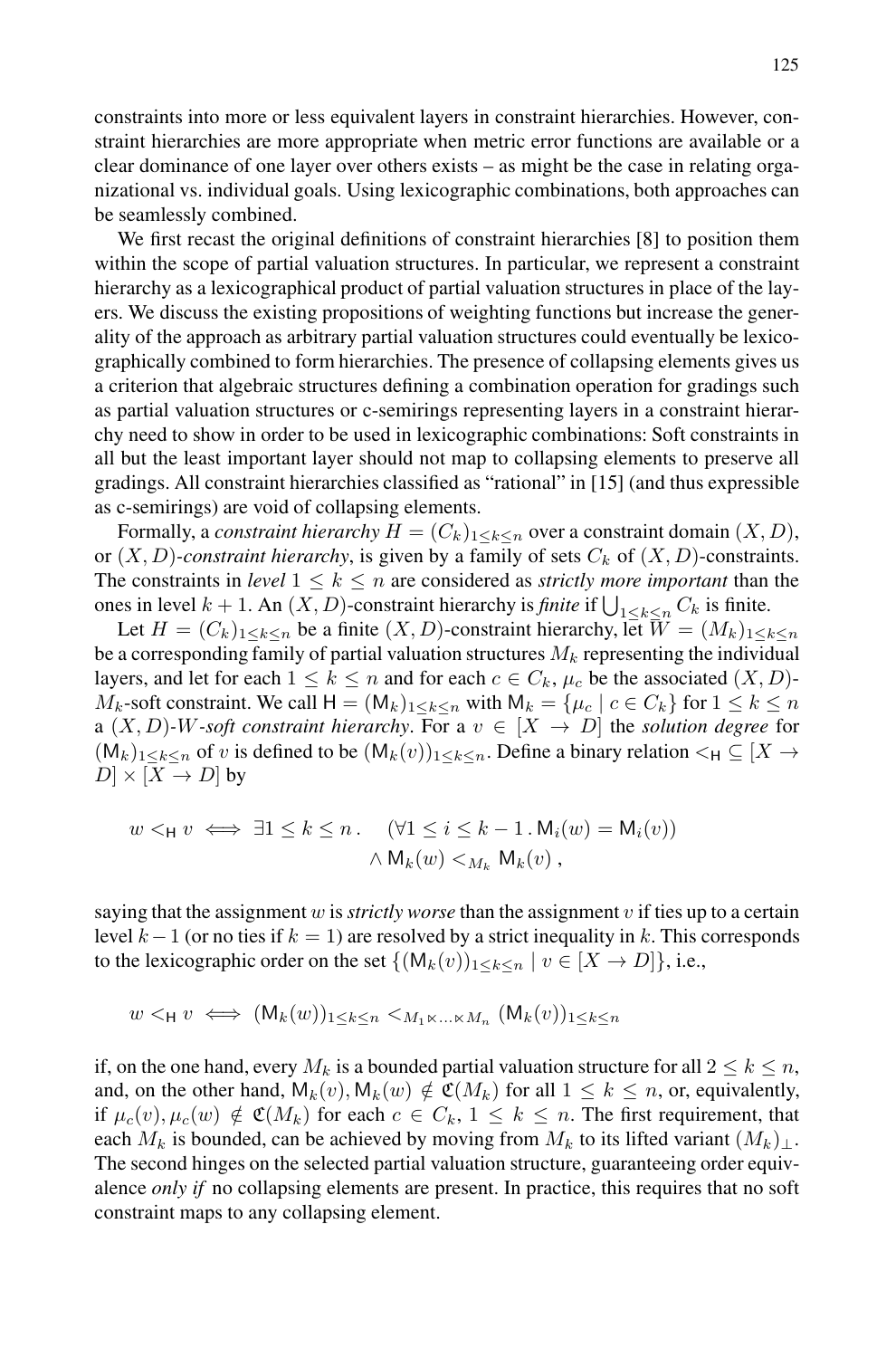#### **5.1 Locally Predicate Better**

In the literature, many different variants are used for the comparison of solution degrees of individual layers. A straightforward approach requests that an assignment is considered worse if it is Pareto-dominated in terms of soft constraints, i.e., it violates a strict superset of constraints of another assignment's violation set. Consider a single level  $k$ of a finite  $(X, D)$ -constraint hierarchy  $H = (C_k)_{1 \leq k \leq n}$ , and let  $C = C_k$ . The so-called *locally-predicate-better* (LPB)-*comparator* [8] for C corresponds to requiring

 $w <sub>C</sub><sup>LPB</sup> v \iff \{c \in C \mid w \not\models c\} \supset \{c \in C \mid v \not\models c\}.$ 

<span id="page-11-1"></span>This is expressed by the partial valuation structure  $M = (\mathfrak{P}_{fin}(C), \cup, \emptyset, \supseteq)$  where  $\mathfrak{P}_{fin}(C)$  stands for finite subsets of C and the set of  $(X, D)$ -M-soft constraints M =  $\{\mu_c \mid c \in C\}$  with  $\mu_c(v) = \{c\}$  if  $v \not\models c$  and  $\mu_c(v) = \emptyset$  otherwise, for each  $c \in C$ . However, all elements of  $M$  are idempotent, and thus the collapsing elements of  $M$ are  $\mathfrak{P}_{fin}(C) \setminus \{\emptyset\}$ . Hence, M is not suitable for a lexicographic product. Choosing instead the partial valuation structure  $N = (\mathfrak{M}_{fin}(C), \cup, \{\}, \underline{\mathbb{D}})$ , where  $\mathfrak{M}_{fin}(C)$  denotes finite multisets over C, N has no collapsing elements and the set of  $(X, D)$ -N-soft constraints  $N = \{v_c \mid c \in C\}$  with  $v_c(v) = \overline{c}$  if  $v \not\models c$  and  $v_c(v) = \overline{c}$  otherwise, for each  $c \in C$ , deviates this situation, since we have for all  $v, v' \in [X \to D]$  that

<span id="page-11-0"></span>
$$
M(v) \leq_M M(v') \iff N(v) \leq_N N(v')
$$

as any  $\nu(c)$  adds at most one occurrence of c to the combined grading.

One may think of the ordering over  $[X \to D]$  induced by M as preference *specification* that is *implemented* by N which is applicable to lexicographic products due to the absence of collapsing elements. More specifically, from a user's point of view, the used structure is not relevant as long as the intended ordering is preserved. We can generalize this idea of substituting a specifying partial valuation structure by another implementing collapse-free counterpart:

**Definition 5.** A finite set of  $(X, D)$ -M-soft constraints M and a finite set of  $(X, D)$ -*N*-soft constraints N are optima equivalent, written as  $M \approx N$ , if  $Max^{\leq M}[X \to D] =$  $\text{Max}^{\leq N}$  $[X \rightarrow D]$ .

### **5.2 Globally Weighted Better**

The locally predicate better comparator, however, leaves us with various incomparable assignments due to the proper subset relation. Moreover, predicate evaluations may be too strict and metric error functions can take their role. Additionally, constraints may be weighted. Thus, a more general approach does not consider constraints at the individual level but maps a layer to one aggregated value (corresponding to  $M_k(v)$ ). Borning called these comparators *global* [8]. That way, we can also treat locally predicate (and metric) better as special cases.

Formally, a *weighting* for a set  $C$  of  $(X, D)$ -constraints is given by a function  $g$ :  $C \times [X \to D] \to \mathbb{R}_{\geq 0}$  with  $q(c, v) = 0$  iff  $v \models c$  for  $v \in [X \to D]$  and  $c \in C$ . This function subsumes both the metric aspects and weights. Traditionally, the following combinations of weights have been considered, where a valuation is deemed worse than another if its combined weight is greater than the combined weight of the other.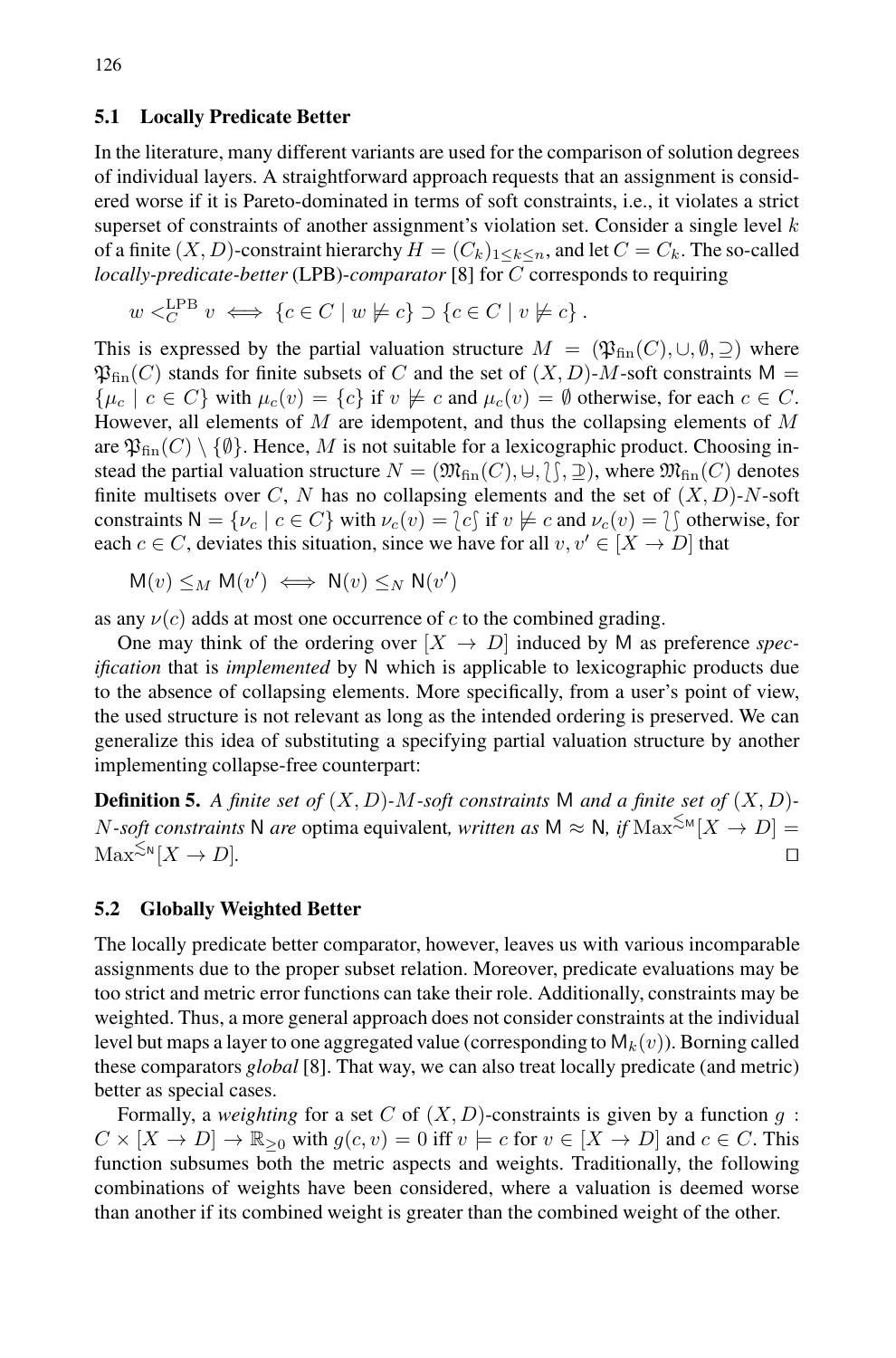- Weighted sum:  $W_1(v) = \sum_{c \in C} g(c, v)$ .
- − Least squares:  $W_2(v) = \sqrt{\sum_{c \in C} g(c, v)^2}$ .
- *Worst case*: W∞(v) = max{g(c, v) | c ∈ C}.

These comparators can be recast as partial valuation structures based on the real numbers where the ordering is just  $\geq$ :

**Definition 6.** *A* real *partial valuation structure*  $R$  *has*  $0 \in |R| \subseteq \mathbb{R}_{\geq 0}$  *for its underlying set,* 0 *as its neutral element and the (inverted) usual ordering on the real numbers*  $\geq$  *as its ordering. its ordering.*

The following real partial valuation structures capture the global comparators; the notation R<sub>∞</sub> is justified by the well-known fact that  $\lim_{p\to\infty} (r^p + s^p)^{1/p} = \max\{r, s\}$ .<sup>4</sup>

- $-$  *Weighted sum*:  $R_1 = (\mathbb{R}_{\geq 0}, \cdot_1, 0, \geq)$  with  $r \cdot_1 s = r + s$ ;
- *Least squares*:  $R_2 = (\mathbb{R}_{\geq 0}, 2, 0, \geq)$  with  $r \cdot 2 s = \sqrt{r^2 + s^2}$ ;
- *− p-norm* for  $p > 0$ : R<sub>p</sub> = (ℝ≥0, ·<sub>p</sub>, 0, ≥) with  $r \cdot_p s = (r^p + s^p)^{1/p}$ ;
- *Worst case*: R<sub>∞</sub> = (R<sub>>0</sub>, ⋅<sub>∞</sub>, 0, ≥) with  $r \cdot_{\infty} s = \max\{r, s\}.$

Given a real partial valuation structure R and a weighting  $g: C \times [X \to D] \to |R| \subseteq$  $\mathbb{R}_{\geq 0}$ , the  $(R, g)$ *-weighting* of a  $v \in [X \to D]$  is now given by  $W_R^g(v) = \prod_R \{g(c, v) \mid$  $c \in C$ . Each such weighting W induces a relation  $\leq^W_C \subseteq [X \to D] \times [X \to D]$  on assignments with  $w \lesssim_C^W v$  denoting w is worse than v, defined by

$$
w \lesssim_C^W v \iff W(w) \ge W(v) .
$$

Let us now turn to the question how to use these real partial valuation structures in a lexicographic product. All real partial valuation structures R with  $\cdot_R = \cdot_p$  for some  $p > 0$  are appealing as they have no collapsing elements, since  $r \cdot_p s = (r^p +$  $s^p$ <sup>1/p</sup> is strictly monotonic in both arguments. The choices of weighted-sum-better and least-squares-better are thus readily applicable to lexicographic products. For real partial valuation structures with  $\cdot_R = \cdot_{\infty}$ , however,  $\mathfrak{C}(R) = |R| \setminus \{0\}$ , since  $\cdot_{\infty}$  is idempotent. Consequently, one cannot use them to mimic the ordering of a  $(X, D)$ -W-soft constraint hierarchy using a lexicographic product since the resulting partial valuation structures would degrade to  $({0}, \cdot_{\infty}, 0, \geq)$ . Assume, e.g., that C has three different constraints  $c_1$ ,  $c_2$ , and  $c_3$ ; that there are assignments  $v_1$  violating only  $c_1$ ,  $v_2$ violating only  $c_2$ ,  $v_{13}$  violating exactly  $c_1$  and  $c_3$ , and  $v_{23}$  violating exactly  $c_2$  and  $c_3$ ; and that the weightings are independent of the valuation, i.e.,  $g(c_1, v_1) = g(c_1, v_{13})$  and  $g(c_2, v_2) = g(c_2, v_{23})$  $g(c_2, v_2) = g(c_2, v_{23})$  $g(c_2, v_2) = g(c_2, v_{23})$  and  $g(c_3, v_{13}) = g(c_3, v_{23})$ . Also assume that the weightings for  $v_1, v_2, v_{13}$ , and  $v_{23}$  are related by

$$
W_{\mathcal{R}_{\infty}}^g(v_1) = g(c_1, v_1) > g(c_2, v_2) = W_{\mathcal{R}_{\infty}}^g(v_2),
$$
  
\n
$$
W_{\mathcal{R}_{\infty}}^g(v_{13}) = \max\{g(c_1, v_{13}), g(c_3, v_{13})\} =
$$
  
\n
$$
\max\{g(c_2, v_{23}), g(c_3, v_{23})\} = W_{\mathcal{R}_{\infty}}^g(v_{23}).
$$

<sup>&</sup>lt;sup>4</sup> The choice of  $\cdot$ <sub>R</sub> for a real partial valuation structure is somewhat limited by the following theorem by Bohnenblust [7]: If  $|R| = \mathbb{R}_{\geq 0}$  and  $(t \cdot r) \cdot_R (t \cdot s) = t \cdot (r \cdot_R s)$  holds in the real partial valuation structure R for all  $r, s, t \in \mathbb{R}_{\geq 0}$  (where · is the usual multiplication), then either  $1 \cdot_R 1 = 1$  and  $r \cdot_R s = \max\{r, s\}$  for all  $r, s \in \mathbb{R}_{\geq 0}$ , or  $1 \cdot_R 1 > 1$  and  $r \cdot_R s = (r^p + s^p)^{1/p}$  for all  $r, s \in \mathbb{R}_{\geq 0}$  for some  $p > 0$ .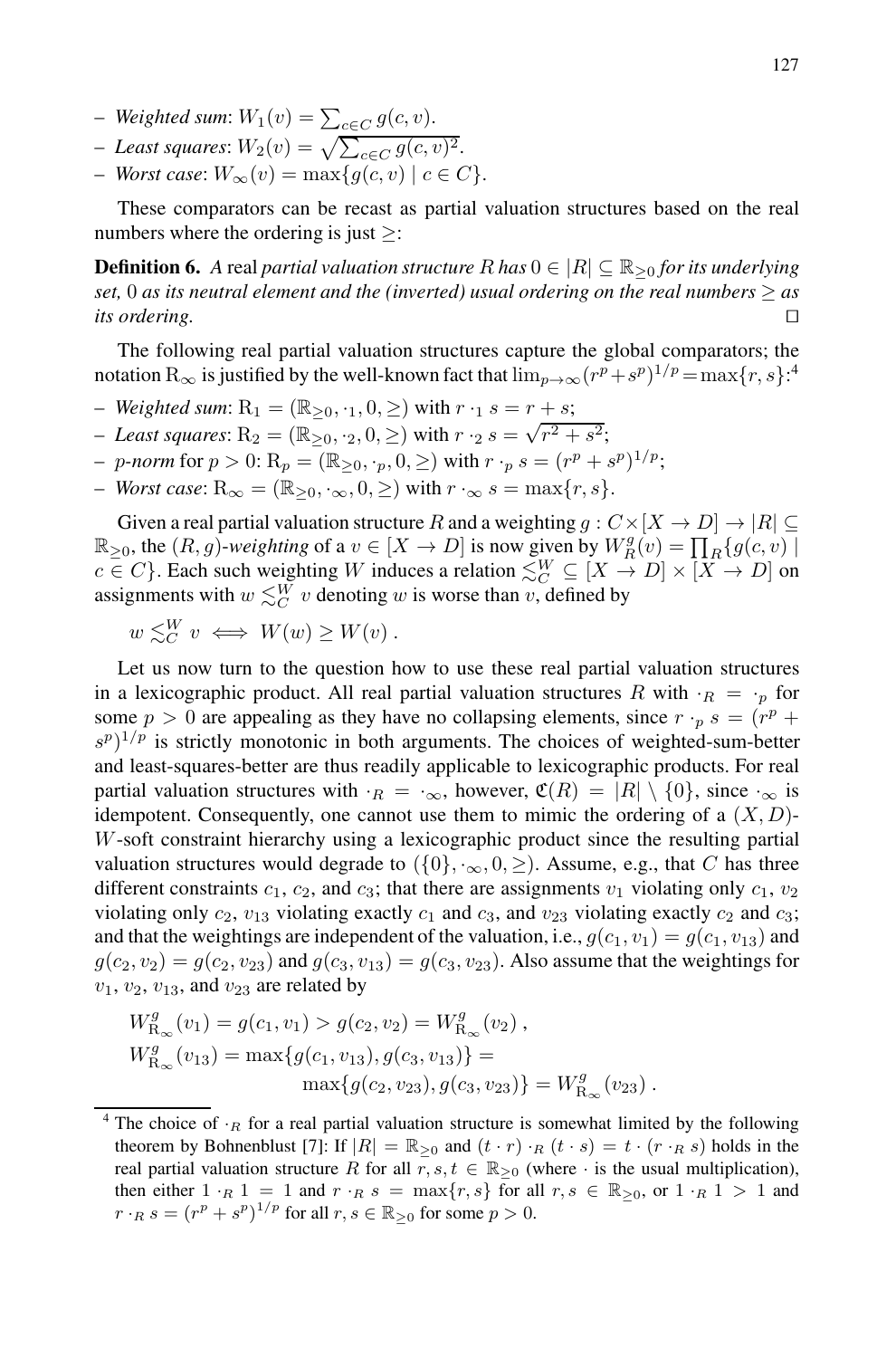<span id="page-13-0"></span>I[n](#page-11-1)tuitively,  $g(c_3, v)$  is greater than  $g(c_1, v)$  and  $g(c_2, v)$  if  $v \neq c_3$ , but as only the worst case is considered, all other gradings do not contribute to the distinction. Therefore, previously comparable assignments become equal when combined with  $q(c_3, v)$ . Any set of  $(X, D)$ -M-soft constraints  $M = \{\mu_c \mid c \in C\}$  reflecting the ordering induced by  $W_{\text{R}_{\infty}}^g$  on assignments, i.e.,  $\mathsf{M}(v) \leq_M \mathsf{M}(v') \iff W_{\text{R}_{\infty}}^g(v) \geq W_{\text{R}_{\infty}}^g(v')$ , would thus have  $\mu_{c3}$  mapp[in](#page-2-0)g to a collapsing element in M. To still implement a partial valuation structure that meets our preference specifications originally stated in  $\mathbb{R}_{\infty}$ , we have to abandon the search for optima equivalence (see Def. 5) for a less restrictive property.

### **6 Simulating Partial Val[uati](#page-18-8)on Structures**

A variety of application scenarios, however, motivate the evaluation of assignments based on the worst criterion including our examples in Sect. 2. To still be able to use "worst case" as a valid comparator for lexicographic products, we first relax our notion of optima equivalence to the asymmetric optima simulation. A similar effort was made by Bistarelli, Codognet, and Rossi, who discuss abstractions of c-semiring-based soft constraint problems by means of Galois connections [3]. The problem can also be seen in the context of viewpoints in model reformulation [25] in the sense that we seek an alternative partial valuation structure that reflects the same underlying user preferences.

<span id="page-13-1"></span>**Definition 7.** A finite set of  $(X, D)$ -N-soft constraints N optima simulates *a finite set*  $of (X, D)$ -M-soft constraints M, written as  $N \preccurlyeq M$ , if for each  $v_M \in \text{Max}^{\leq M}[X \to D]$  $there$  *is*  $a v_N \in \text{Max}^{\leq N}[X \to D]$  *with*  $\mathsf{M}(v_M) = \mathsf{M}(v_N)$ *, and, vice versa, if for each*  $v_{\mathsf{N}} \in \text{Max}^{\leq_{\mathsf{N}}}[X \to D]$  there is a  $v_{\mathsf{M}} \in \text{Max}^{\leq_{\mathsf{M}}}[X \to D]$  with  $\mathsf{M}(v_{\mathsf{M}}) = \mathsf{M}(v_{\mathsf{N}})$ .

Intuitively, our definition of optima simulation allows that assignments in the same equivalence class w.r.t. M are *further* distinguished in N as long as each equivalence class in  $\text{Max}^{\leq M}[X \to D]$  is represented in  $\text{Max}^{\leq N}[X \to D]$  (we do not "lose" optima) and no assignment suboptimal in M is considered optimal in N. Then, N is a reasonable candidate for substituting M, constituting a kind of refinement. Obviously,  $M \approx N$  if, and only if,  $N \preccurlyeq M$  and  $M \preccurlyeq N$ . We can furthermore give sufficient criteria for the relations of assignments evaluated in M and N to check if  $N \le M$  holds, provided that both M and N are admissible:

**Lemma 2.** *Let* (X, D) *be a constraint domain, and let* M *and* N *be admissible sets of*  $M$ - and  $N$ -soft constraints over  $(X, D)$ , respectively, such that for all  $v, v' \in [X \to D]$ 

$$
M(v) <_{M} M(v') \quad implies \quad N(v) <_{N} N(v')
$$
\n
$$
M(v) \parallel_{M} M(v') \quad implies \quad N(v) \parallel_{N} N(v')
$$

*Then*  $N \preccurlyeq M$ *.* 

*Proof.* Let first  $v_1 \in \text{Max}^{\leq M}[X \to D]$ . Let  $v_1 \notin \text{Max}^{\leq N}[X \to D]$ . Then, since N is admissible, there is a  $v_2 \in \text{Max}^{>} [X \to D]$  with  $\mathsf{N}(v_1) <_N \mathsf{N}(v_2)$ . Moreover, there is a  $v'_1 \in \text{Max}^{\leq M}[X \to D]$  with  $M(v_2) \leq_M M(v'_1)$ , since M is admissible. But  $M(v_2) <_M$  $M(v'_1)$  is impossible, since then also  $N(v_2) <_N N(v'_1)$  contradicting  $N(v_2) \in N^*$ .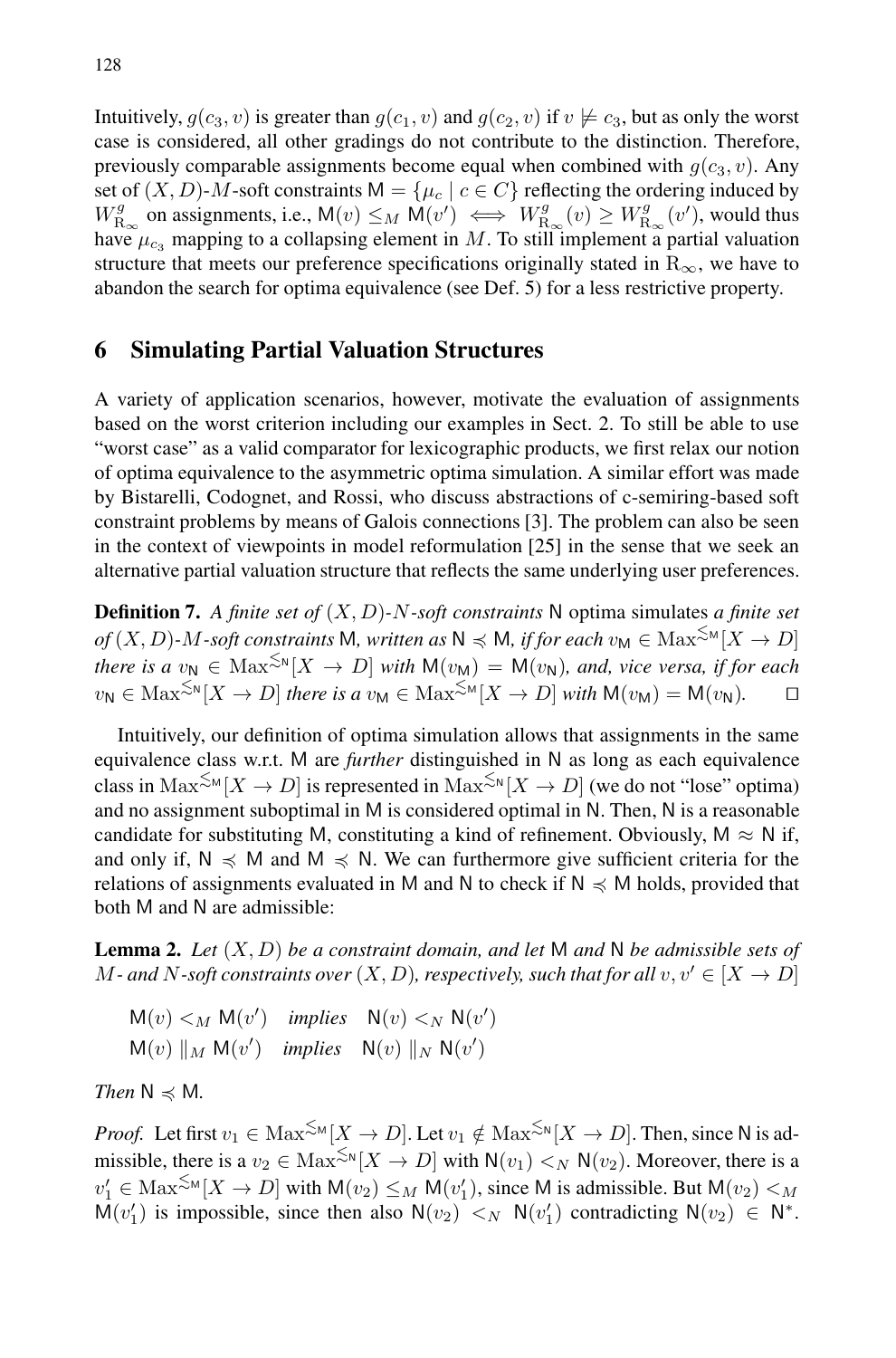<span id="page-14-0"></span>Thus  $M(v_2) = M(v'_1)$ . Moreover, either  $M(v_1) ||_M M(v'_1)$  or  $M(v_1) = M(v'_1)$  since both  $M(v_1)$  and  $M(v'_1)$  are elements of  $M^*$ . But  $M(v_1) ||_M M(v'_1)$  is impossible, since we would have  $M(v_1) \|_M$   $M(v_2) = M(v'_1)$  and  $N(v_1) < N(v_2)$ . Thus  $M(v_2) =$  $M(v_1') = M(v_1)$ . — Now let  $v_2 \in \text{Max}^{\leq N}[X \to D]$ . If  $v_2 \notin \text{Max}^{\leq M}[X \to D]$ , there would be, since M is admissible, a  $v_1 \in \text{Max}^{<} [X \to D]$  such that  $M(v_2) <_M M(v_1)$ , i.e.  $N(v_2) <_N N(v_1)$ , contradicting  $N(v_2) \in N^*$ . **Executive** Construction of the Construction of the Construction of the Construction of the Construction of the Construction of the Construction of the Construction of the Construction of the Construction of the Construc

<span id="page-14-1"></span>The requirements of the lemma prove helpful in finding a collapse-free simulating partial valuation structure for a real partial valuation structure using  $\cdot_{\infty}$ . In particular, we investigate the use of  $\cdot_p$  as a substitute for  $\cdot_{\infty}$ , since this directly avoids collapsing elements. For that purpose, for a  $0 \in V \subseteq \mathbb{R}_{\geq 0}$ , let, for each  $p > 0$ ,  $V_p$  be the real partial valuation structure  $(\langle V \rangle_p, \cdot_p, 0, \geq)$  with  $\langle V \rangle_p$  the smallest subset of  $\mathbb{R}_{\geq 0}$  with  $r \cdot_p s \in \langle V \rangle_p$  if  $r, s \in \langle V \rangle_p$ ; and let  $V_\infty$  denote the real partial valuation structure  $(V, \cdot_\infty, 0, \geq)$ . The second requirement of the lemma for moving from a  $V_\infty$  to some  $V_p$  is trivially satisfied for real partial valuation structures, since  $\geq$  is total. For the first requirement we have the following characterization:

**[L](#page-14-0)emma 3.** *Let*  $0 \in V \subseteq \mathbb{R}_{\geq 0}$ *, and*  $p > 0$ *. Then for each*  $n \geq 1$ 

$$
\prod_{\infty} \vec{r} < \prod_{\infty} \vec{s} \quad implies \quad \prod_{p} \vec{r} < \prod_{p} \vec{s} \quad \text{for all } \vec{r}, \vec{s} \in V^n \tag{*p}
$$

*if, and only if,*

$$
r < s \quad \text{implies} \quad n^{1/p} \cdot r < s \quad \text{for all } r, s \in V. \tag{**}_p
$$

<span id="page-14-2"></span>*Proof.* Let first  $(*_p)$  hold and let  $r, s \in V$  with  $r < s$ . Choose  $r_1 = \ldots = r_n = r$ ,  $s_1 = \ldots = s_{n-1} = 0$ , and  $s_n = s$ . Then  $\prod_{\infty} (r_i)_{1 \le i \le n} = r < s = \prod_{\infty} (s_i)_{1 \le i \le n}$ , and thus  $n^{1/p} \cdot r = \prod_p (r_i)_{1 \leq i \leq n} < \prod_p (s_i)_{1 \leq i \leq n} = s$  $n^{1/p} \cdot r = \prod_p (r_i)_{1 \leq i \leq n} < \prod_p (s_i)_{1 \leq i \leq n} = s$  $n^{1/p} \cdot r = \prod_p (r_i)_{1 \leq i \leq n} < \prod_p (s_i)_{1 \leq i \leq n} = s$ . — Now, let  $(**_p)$  hold and let  $r = \prod_{\infty} (r_i)_{1 \leq i \leq n} \leq \prod_{\infty} (s_i)_{1 \leq i \leq n} = s.$  Define  $r'_1 = \ldots = r'_n = r$  and  $s'_1 = \ldots = s$  $s'_{n-1} = 0$ ,  $s'_{n} = s$ . Then  $\prod_{p} (r_i)_{1 \leq i \leq n} \leq \prod_{p} (r'_i)_{1 \leq i \leq n} = n^{1/p} \cdot r$ , since  $r_i \leq r$  for all  $1 \leq i \leq n$ , and  $s = \prod_{p} \overline{s_i} \choose i_{1 \leq i \leq n} \leq \prod_{p} \overline{s_i} \choose i_{1 \leq i \leq n}$ , since  $0 \leq s_i$  for all  $1 \leq i \leq n$ .Then  $\prod_p (r_i)_{1 \leq i \leq n} \leq n^{1/p} \cdot r < s \leq \prod_p (s_i)_{1 \leq i \leq n}$ .

The lemma shows that  $r < n^{1/p} \cdot r < s$  $r < n^{1/p} \cdot r < s$  $r < n^{1/p} \cdot r < s$  [is](#page-14-1) required for all  $0 \neq r < s \in V$ . But this is only satisfiable if there is no  $t \in V$  with  $r < t \leq n^{1/p} \cdot r$ , since by  $(**_p)$  we would get  $r < n^{1/p} \cdot r < t$ . In particular,  $V = \mathbb{R}_{\geq 0}$  cannot be simulated.

We call a  $0 \in V \subseteq \mathbb{R}_{\geq 0}$   $\delta$ -separated for some  $\delta > 1$  if  $s/r \geq \delta$  for all  $0 \neq r <$  $s \in V$ . For each  $\delta$ -separated V and  $n \ge 1$ ,  $(*_{p})$  holds if  $p > \ln n / \ln \delta$ , i.e.  $n^{1/p} < \delta$ : Let  $r < s$  for  $r, s \in V$ . Then either  $r = 0$ , and thus  $n^{1/p} \cdot r = 0 = r < s$ , or  $r \neq 0$ , and thus  $n^{1/p} \cdot r < \delta \cdot r \leq s$ . Moreover, not only does  $\delta$ -separation provide us with a suitable p, a set  $0 \in V \subseteq \mathbb{R}_{\geq 0}$  must be  $\delta$ -separated for  $(**_p)$  to hold: If  $0 \in V \subseteq \mathbb{R}_{\geq 0}$ for each  $\delta > 1$  shows  $0 \neq r < s \in V$  with  $s/r < \delta$ , then  $(**_p)$  is violated for each  $p > 0$ , since we can choose  $0 \neq r < s \in V$  with  $s/r < n^{1/p}$ , and then  $n^{1/p} \cdot r > s$ .

*Example 1.* (1) Let  $0 \in V \subseteq \mathbb{R}_{\geq 0}$  be finite. Then there is a  $\varepsilon > 0$  such that  $|r_1 - r_2| \geq \varepsilon$ for all  $r_1 \neq r_2 \in V$ . Let  $0 \neq r < s \in V$ . Then  $s/r \geq (r + \varepsilon)/r = 1 + \varepsilon/r \geq$  $1 + \varepsilon / \max V$ . Thus V is  $(1 + \varepsilon / \max V)$ -separated.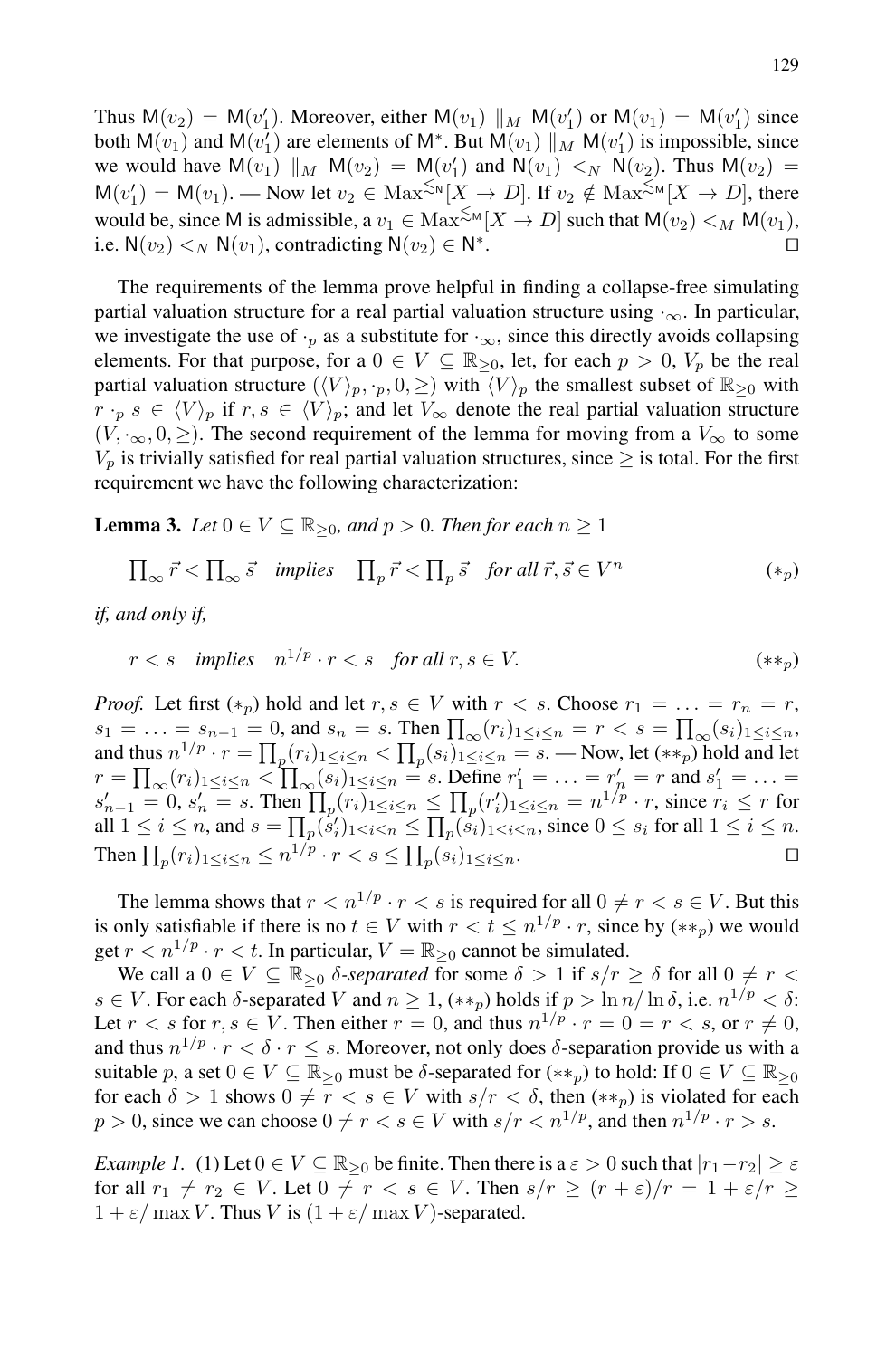(2) Let  $c \in \mathbb{R}$  with  $c > 1$  and let  $V^c = \{c^n | n \in \mathbb{N}\} \cup \{0\}$ . If  $0 \neq r < s \in V^c$ , then there are  $m < n$  with  $r = c^m$  and  $s = c^n$ . Then  $c^n/c^m = c^{n-m} \ge c$  holds. Thus,  $V^c$ is c-separated and unbounded.

(3) Let  $d \in \mathbb{R}$  with  $d > 1$  and let  $V^d = \{d^{-n} \mid n \in \mathbb{N}\} \cup \{0\}$ . If  $0 \neq r < s \in V^d$ , then there are  $m < n$  with  $r = d^{-n}$  and  $s = d^{-m}$ . Then  $d^{-m}/d^{-n} = d^{-m+n} > d$  holds. In addition,  $0 < d^{-n} \le d$  for all  $n \in \mathbb{N}$ . Hence,  $V^d$  is d-separated and bounded.

Wrapping up, we can define a sui[tab](#page-13-1)le simulating partial valuation structure for  $V_{\infty}$ by means of a p-norm to deal with preference specifications requiring the worst case.

**Proposition 1.** *Let*  $(X, D)$  *be a constraint domain,*  $0 \in V \subseteq \mathbb{R}_{\geq 0}$  *δ*-separated,  $\mathsf{M}_{\infty}$ *an admissible set of*  $(X, D)$ *-V*<sub>∞</sub>*-soft constraints, and*  $p > \ln |M_{\infty}| / \ln \delta$ *. Define*  $\tau_p$ :  $|V_\infty| \to |V_p|$  by  $\tau_p(r) = r$  $\tau_p(r) = r$  $\tau_p(r) = r$  *and the finite set of*  $(X, D)$ *-V<sub>p</sub>-soft constraints*  $\mathsf{M}_p$  *by*  $M_p = \{\tau_p \circ \mu \mid \mu \in M_\infty\}$ . If  $M_p$  is admissible, then  $M_p \preccurlyeq M_\infty$ .

*Proof.* The claim that  $M_p \preccurlyeq M_\infty$  follows from Lem. 2 by the choice of p and the totality of the order in  $V_\infty$ . totality of the order in  $V_{\infty}$ .

This construction gives us a tool for practical scenarios [re](#page-14-2)quiring a worst-case comparator that are, as we showed, not directly expressible in lexicographic products of partial valuation structures or c-semirings [15] due to the presence of collapsing elements. For a finite set of  $(X, D)$ -constraints C and for a weighting  $g : C \times [X \to D] \to \mathbb{R}_{\geq 0}$ , [let](#page-5-0)  $V = \{g(c, v) \mid c \in C, v \in [X \rightarrow D] \} \cup \{0\}$  $V = \{g(c, v) \mid c \in C, v \in [X \rightarrow D] \} \cup \{0\}$  $V = \{g(c, v) \mid c \in C, v \in [X \rightarrow D] \} \cup \{0\}$ . It has now to be checked that V is δ-separated for some  $\delta > 1$ . Classical CSPs are dealing with finite domains, and thus  $\delta$ -separatedness is readily applicable in these scenarios. [F](#page-2-0)or real-valued possible error values, one could turn to discretizing and bounding a domain according to Ex. 1(1). We may then choose  $p > \ln |C| / \ln \delta$ . For each  $c \in C$ , we have the  $(X, D)$ - $V_{\infty}$ -soft constraint  $c^g_\infty$  by  $c^g_\infty(v) = g(c, v)$ , and the  $(X, D)$ - $V_p$ -soft constraint  $c^g_p$  by  $c^g_p(v) = g(c, v)$ . Then, since C is finite, we obtain  $\{c_p^g \mid c \in C\} \preccurlyeq \{c_{\infty}^g \mid c \in C\}$ , provided that both  ${c_{\infty}^g \mid c \in C}$  and  ${c_p^g \mid c \in C}$  are admissible. But if V is finite, this is guaranteed as observed in Sect. 3.2. Example 1(3), how[ev](#page-14-2)er, shows that  $\delta$ -separatedness alone does not imply admissibility.

Let us apply the construction to the organizational preferences of Sect. 2. Assume that the possible error values representing violations are given by  $V = \{0, 1, 2, 3\}$  and that the finite set of  $V_x$ -soft constraints  $V_x = \{v_t | t \in T\}$  represent the violations at time step  $t \in T = \{1, 2, 3\}$  (with  $x = \infty$  or  $x = p$ ). Assume two assignments  $w_1$  and  $w_2$  such that  $v_1(w_1) = 3$  and  $v_t(w_1) = 0$  if  $t > 1$ ; and further  $v_t(w_2) = 2$  for all  $t \in T$ . Since V is finite, by Ex. 1(1) we get that it is  $\delta$ -separated with  $\delta = 1+1/3 \approx 1.3$ . In fact, it is also 1.5-separated since 3 cannot take the role of r in Ex. 1(1). With  $n = |V| = 3$ , we get that we have to choose p greater than  $\ln 3/\ln 1.5 \approx 2.71$  for  $V_p \le V_\infty$  to work. Indeed, we get that while  $\mathsf{V}_{\infty}(w_1) = 3 > \mathsf{V}_{\infty}(w_2) = 2$ ,  $p = 2$  is not high enough to preserve this ordering as  $\sqrt{2}(w_1) = 3 < \sqrt{2}(w_2) \approx 3.46$ , leading to an incorrect preference decision. But choosing  $p = 3$  already preserves the ordering correctly as  $V_3(w_1) = 3 > V_3(w_2) = 2.88$  and we thus have  $V_3 \preccurlyeq V_\infty$ .

This makes the construction applicable for a lexicographic product with its controlled prosumers' preferences. These are in turn also given as partial valuation structures: for biogas and EV, we use the free partial valuation structure over the partial order induced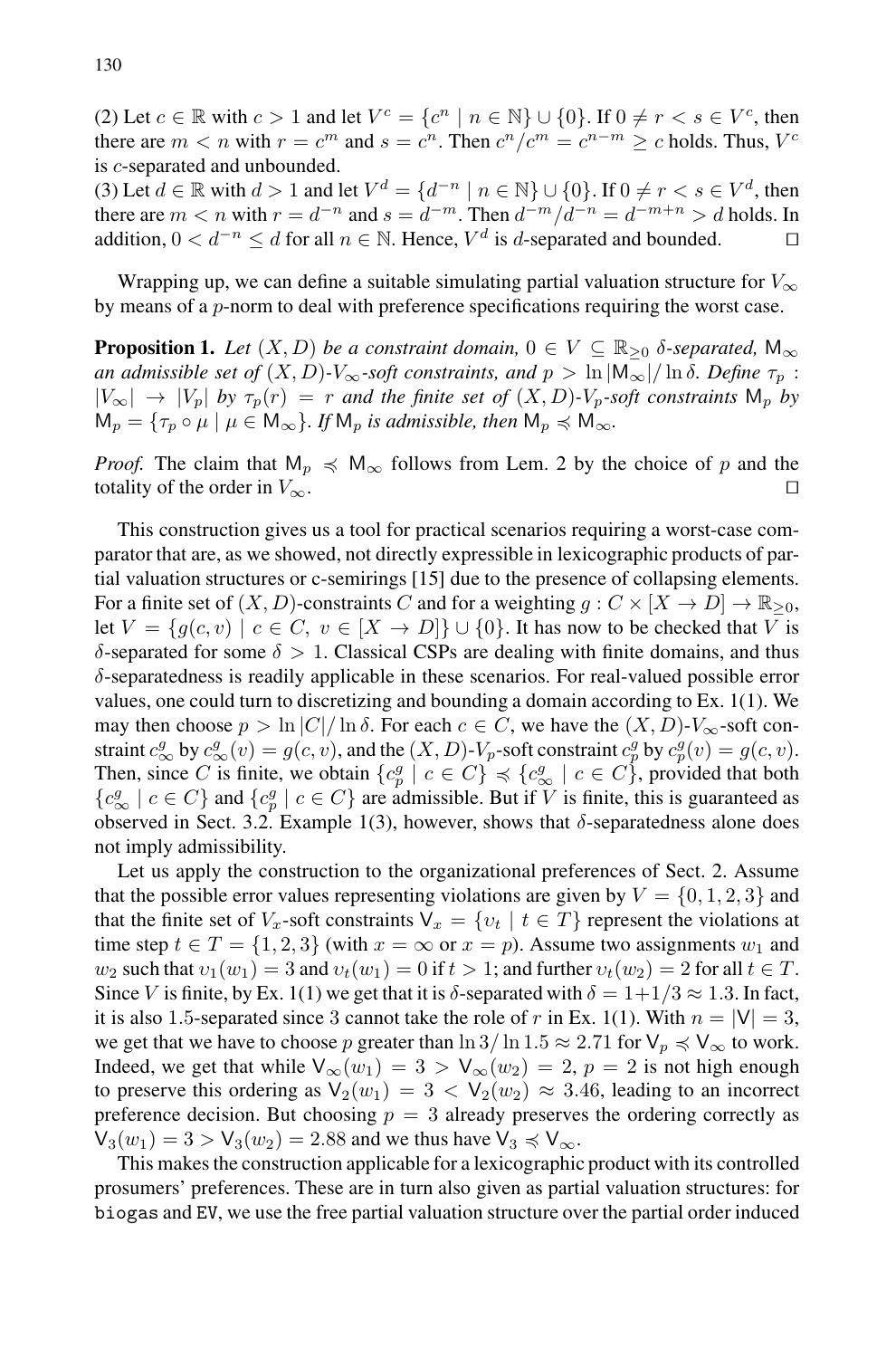by their constraint relationships calling them  $P_{\text{biogas}}$  and  $P_{EV}$ ; for thermal we use p-norms to either directly translate the desired comparators or also use simulation to get a worst-case comparator and a lexicographic product to obtain a partial valuation structure  $P_{\text{thermal}}^1 \lt P_{\text{thermal}}^2$ . Since no prosumer is considered more important than the others, we combine their preferences with a direct product. In accordance with Fig. 1 we thus get the partial valuation structure

$$
V_3 \ltimes (P_{\text{biogas}} \times P_{\text{EV}} \times (P_{\text{thermal}}^1 \ltimes P_{\text{thermal}}^2))
$$

for the overall soft constraint problem where  $P_{\text{biogas}}$  and  $P_{\text{EV}}$  are partial valuation structures originating in constraint relationships and  $(\bar{P}^1_{\text{thermal}} \ltimes P^2_{\text{thermal}})$  represents a constraint hierarchy.

# **7 Conclusions**

Based on results of Wirsing et al., we showed how to express different qualitative and quantitative preference formalisms as partial valuation structures. First we expressed the representation of constraint relationships as partial valuation structures by a free construction. Second, the lexicographical product associated with partial valuation structures allowed us to reformulate constraint hierarchies to position them in a soft constraint framework. This process also led to the negative result that a direct translation of the worst-case comparator necessarily leads to partial valuation structures with collapsing elements. This fact hindered previous attempts at expressing constraint hierarchies as c-semirings. However, it is possible to look for collapsing-free partial valuation structures that fulfill several qualities regarding the assignment ordering. We therefore introduced the notion of optima simulation and provided an example of a real-valued partial valuation structure implemented with  $p$ -norms which can be used to order assignments in lieu of the original collapsing worst-case comparator. We have also demonstrated by means of a small case study that adaptive and organic computing applications can benefit from the presented ideas since reconfiguration and clustering call for compositionality which the more conventional c-semirings do not offer to the same extent.

However, our simulation result for the worst-case comparator still is burdened by some computational effort for the involved  $p$ -norms. In fact, it seems that a more general construction for optima simulation at least for totally-ordered partial valuation structures (i.e., valuation structures) is reachable, that may avoid this effort. Furthermore, based on these constructions, efficient solving and optimization algorithms and propagators need to be devised to make them available to problems of practical interest.

*Dedication.* The authors express their gratitude to Martin Wirsing for his encouraging style in research and teaching, displaying a kind and appreciative attitude towards the work of colleagues as well as motivating to connect rigorous methods with software engineering.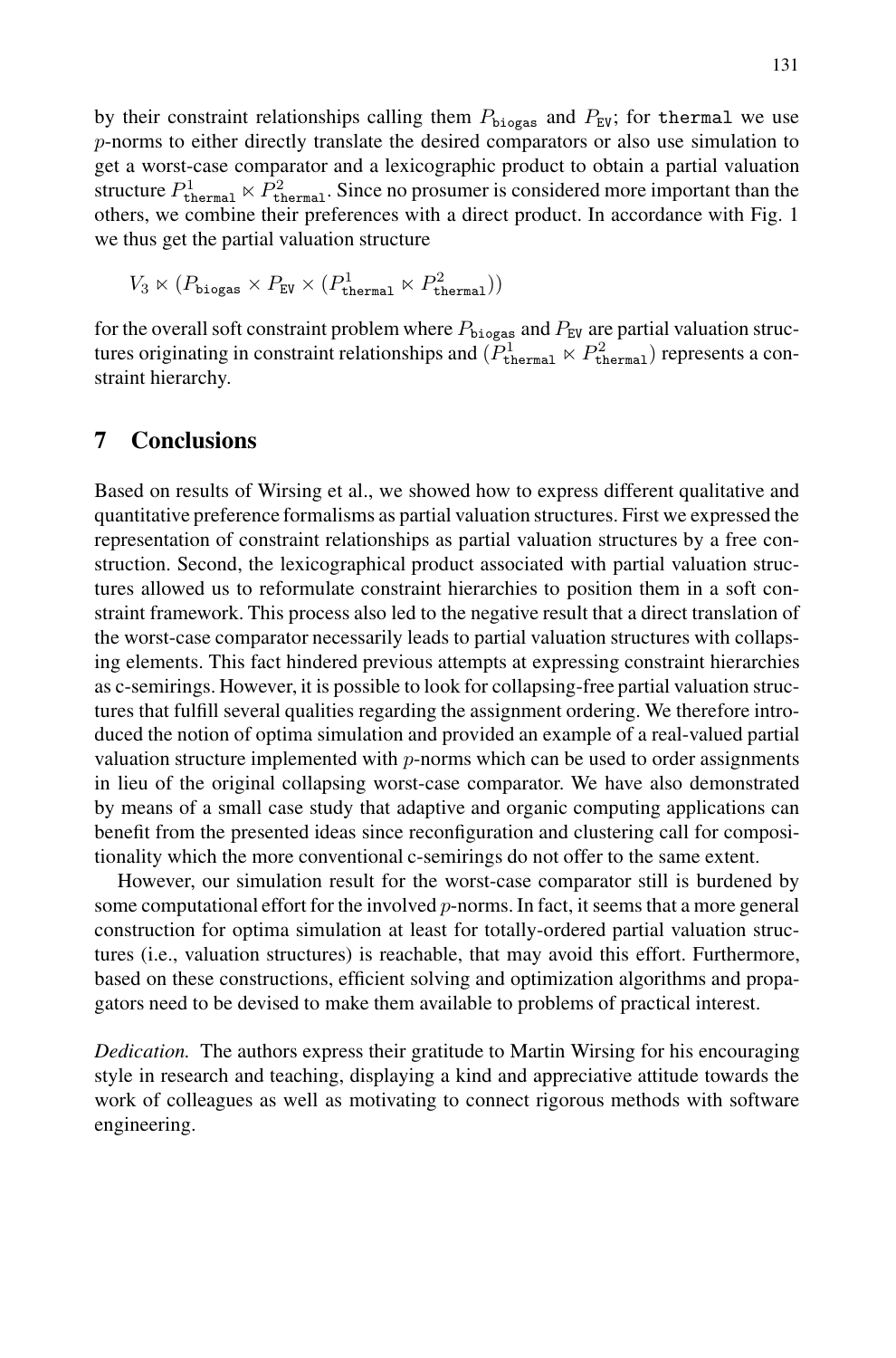# <span id="page-17-15"></span><span id="page-17-14"></span><span id="page-17-12"></span><span id="page-17-7"></span><span id="page-17-4"></span><span id="page-17-3"></span>**References**

- <span id="page-17-1"></span>1. Amadio, R.M., Curien, P.L.: Domains and Lambda-Calculi. Cambridge Tracts in Theoretical Computer Science, vol. 46. Cambridge University Press (1998)
- <span id="page-17-9"></span>2. Anders, G., Schiendorfer, A., Steghöfer, J.P., Reif, W.: Robust Scheduling in a Self-Organizing Hierarchy of Autonomous Virtual Power Plants. In: Stechele, W., Wild, T. (eds.) Proc. 2nd Int. Wsh. Self-optimisation in Organic and Autonomic Computing Systems (SAOS 2014), pp. 1–8 (2014)
- <span id="page-17-6"></span>3. Bistarelli, S., Codognet, P., Rossi, F.: Abstracting Soft Constraints: Framework, Properties, Examples. Artif. Intell. 139, 175–211 (2002)
- 4. Bistarelli, S., Frühwirth, T., Marte, M., Rossi, F.: Soft Constraint Propagation and Solving in Constraint Handling Rules. Computational Intelligence 20(2), 287–307 (2004)
- <span id="page-17-13"></span>5. Bistarelli, S., Montanari, U., Rossi, F.: Semiring-based Constraint Satisfaction and Optimization. J. ACM 44(2), 201–236 (1997)
- <span id="page-17-8"></span>6. Bistarelli, S., Montanari, U., Rossi, F., Schiex, T., Verfaillie, G., Fargier, H.: Semiring-Based CSPs and Valued CSPs: Frameworks, Properties, and Comparison. Constraints 4(3), 199–240 (1999)
- 7. Bohnenblust, H.F.: An Axiomatic Characterization of  $L<sub>n</sub>$ -spaces. Duke Math. J. 6, 627–640 (1940)
- <span id="page-17-0"></span>8. Borning, A., Freeman-Benson, B., Wilson, M.: Constraint Hierarchies. LISP Symb. Comp. 5, 223–270 (1992)
- <span id="page-17-10"></span>9. Cooper, M., Schiex, T.: Arc Consistency for Soft Constraints. Artificial Intelligence 154(1), 199–227 (2004)
- <span id="page-17-11"></span>10. Delgado, A., Olarte, C.A., Pérez, J.A., Rueda, C.: Implementing Semiring-Based Constraints Using Mozart. In: Van Roy, P. (ed.) MOZ 2004. LNCS, vol. 3389, pp. 224–236. Springer, Heidelberg (2005)
- <span id="page-17-2"></span>11. Eberhardinger, B., Seebach, H., Knapp, A., Reif, W.: Towards Testing Self-organizing, Adaptive Systems. In: Merayo, M.G., de Oca, E.M. (eds.) ICTSS 2014. LNCS, vol. 8763, pp. 180–185. Springer, Heidelberg (2014)
- <span id="page-17-5"></span>12. Gadducci, F., Hölzl, M., Monreale, G.V., Wirsing, M.: Soft constraints for lexicographic orders. In: Castro, F., Gelbukh, A., González, M. (eds.) MICAI 2013, Part I. LNCS, vol. 8265, pp. 68–79. Springer, Heidelberg (2013)
- 13. Hölzl, M., Meier, M., Wirsing, M.: Which Soft Constraints do you Prefer? In: Proc. 7th Int. Wsh. Rewriting Logic and its Applications (WRLA 2008). Electronic Notes in Theoretical Computer Science, vol. 238(3), pp. [189–205](http://opus.bibliothek.uni-augsburg.de/opus4/frontdoor/index/index/docId/2684) (2009)
- 14. Hölzl, M., [Wirsin](http://opus.bibliothek.uni-augsburg.de/opus4/frontdoor/index/index/docId/2684)g, M.: Towards a System Model for Ensembles. In: Agha, G., Danvy, O., Meseguer, J. (eds.) Formal Modeling: Actors, Open Systems, Biological Systems. LNCS, vol. 7000, pp. 241–261. Springer, Heidelberg (2011)
- 15. Hosobe, H.: Constraint Hierarchies as Semiring-Based CSPs. In: Proc. 21st Int. Conf. Tools with Artificial Intelligence (ICTAI 2009), pp. 176–183 (2009)
- 16. Knapp, A., Schiendorfer, A.: Embedding Constraint Relationships into C-Semirings. Tech. Rep. 2014-03, Institute for Software and Systems Engineering, University of Augsburg (2014), http://opus.bibliothek.uni-augsburg.de/opus4/ frontdoor/index/index/docId/2684
- 17. Knapp, A., Schiendorfer, A., Reif, W.: Quality over Quantity in Soft Constraints. In: Proc. 26th Int. Conf. Tools with Artificial Intelligence (ICTAI 2014), pp. 453–460 (2014)
- 18. Leenen, L., Anbulagan, A., Meyer, T., Ghose, A.K.: Modeling and Solving Semiring Constraint Satisfaction Problems by Transformation to Weighted Semiring Max-SAT. In: Orgun, M.A., Thornton, J. (eds.) AI 2007. LNCS (LNAI), vol. 4830, pp. 202–212. Springer, Heidelberg (2007)